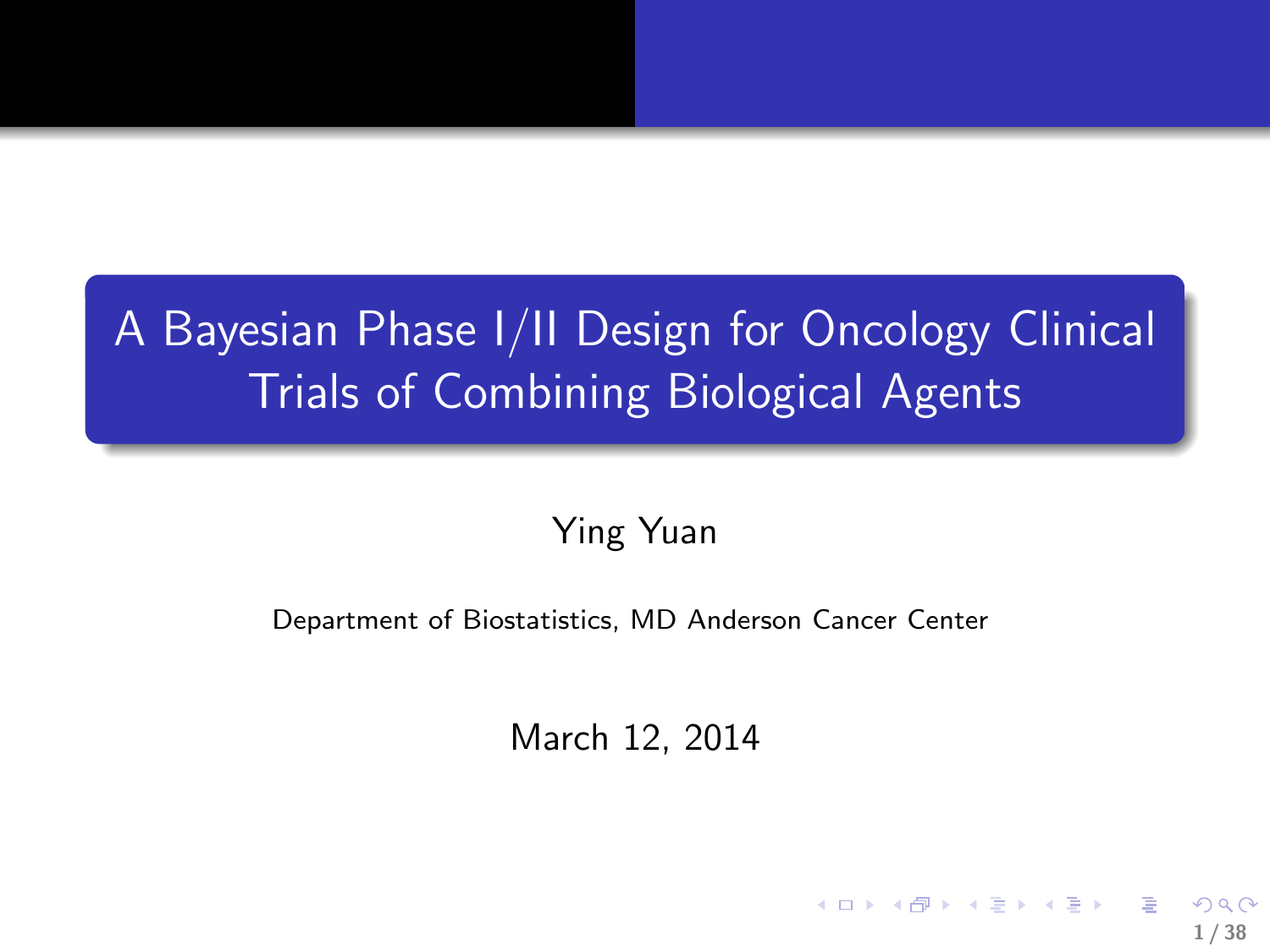#### **Outline**

- **•** Introduction
- **•** Probability model
- Dose finding algorithm

2 / 38

 $299$ 

K ロ X K @ X K 경 X X 경 X X 경

- **•** Simulation study
- **•** Conclusion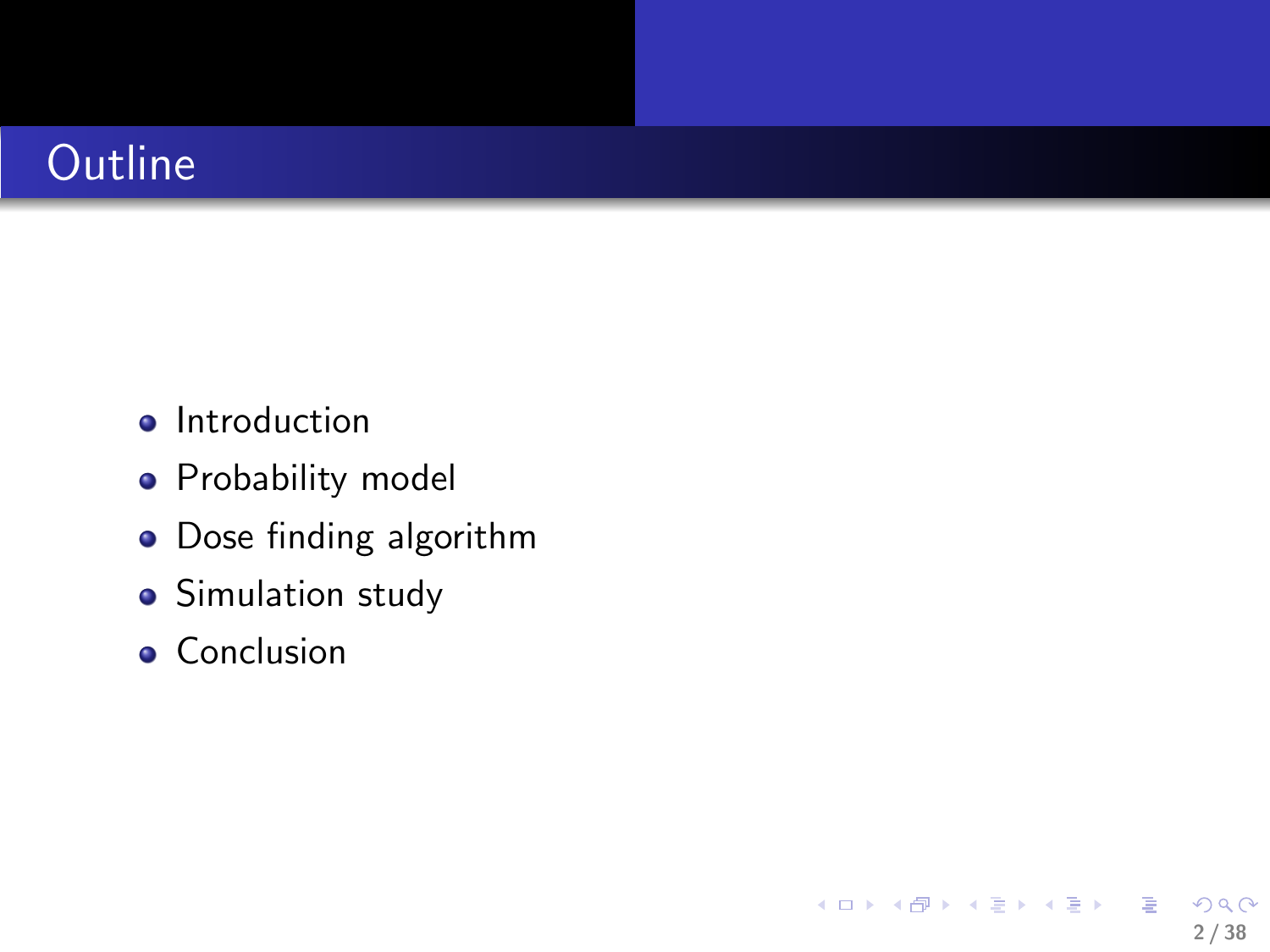[Introduction](#page-2-0)

[Methods](#page-8-0) [Trial design](#page-13-0) [Simulation](#page-27-0) [Conclusions](#page-35-0)

<span id="page-2-0"></span>[Biological agents](#page-2-0) [A lymphoma trial](#page-5-0)

#### Biological agents

- The paradigm of oncology drug development is expanding from traditional cytotoxic agents to novel biological (or molecularly targeted) agents.
- Examples of biological agents:
	- Biospecimens targeting a specific tumor pathway.
	- Gene products aiming for DNA repair.
	- Immunotherapies stimulating the immune system to attack a tumor.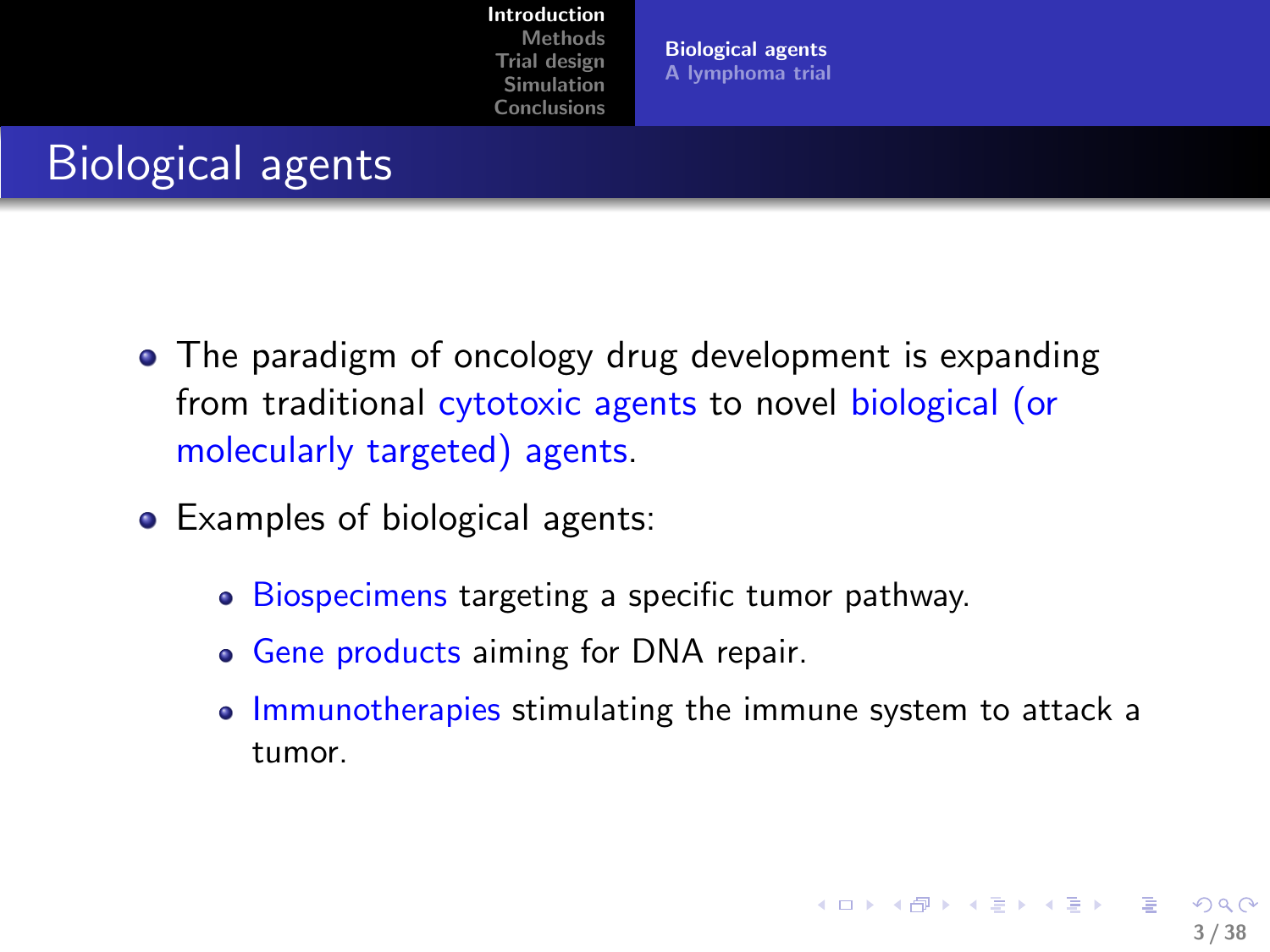[Biological agents](#page-2-0) [A lymphoma trial](#page-5-0)

#### Biological agents versus cytotoxic agents

- Cytotoxic agents
	- Toxicity and efficacy are assumed to monotonically increase with dose.
	- The goal is to find the maximum tolerated dose (MTD).
- Biological agents
	- The toxicity is usually tolerable within the therapeutic dose range and may plateau at higher dose levels.
	- The dose-efficacy curves often follow a non-monotonic pattern.
	- The goal is to find the optimal biological dose (OBD), defined as the dose yielding the most desirable treatment effect.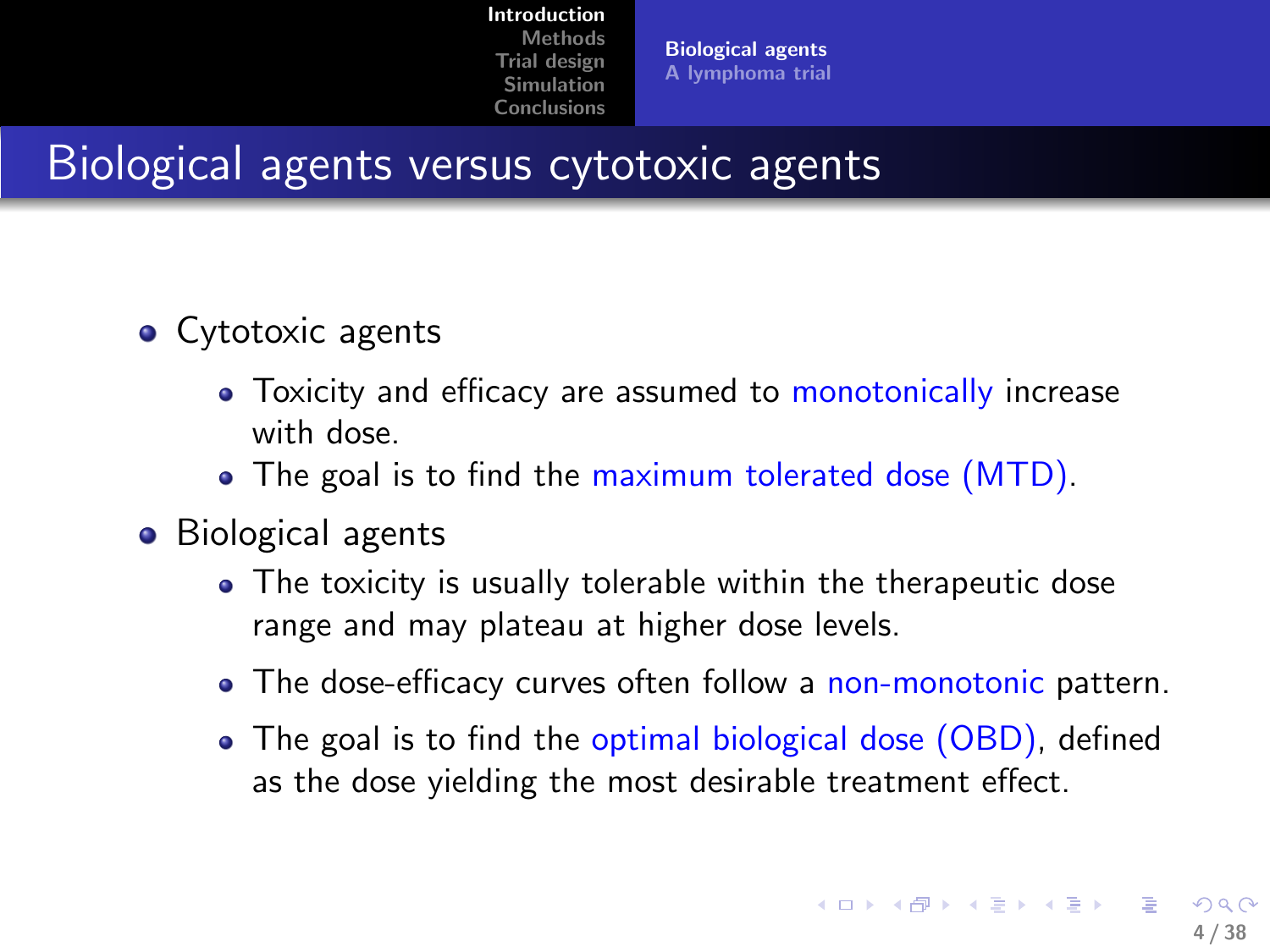[Biological agents](#page-2-0) [A lymphoma trial](#page-5-0)

#### Drug-combination Trials

- Treating patients with a combination of agents is becoming common in cancer clinical trials.
- Most existing drug-combination trial designs concern cytotoxic agents (e.g., Thall et al., 2003; Wang and Ivanova, 2005; Yin and Yuan, 2009), thus are not applicable to the trials combining biological agents.
- A phase I/II trial design is imperative for biological agent combination trials because of non-monotonic dose-efficacy and -toxicity relationship.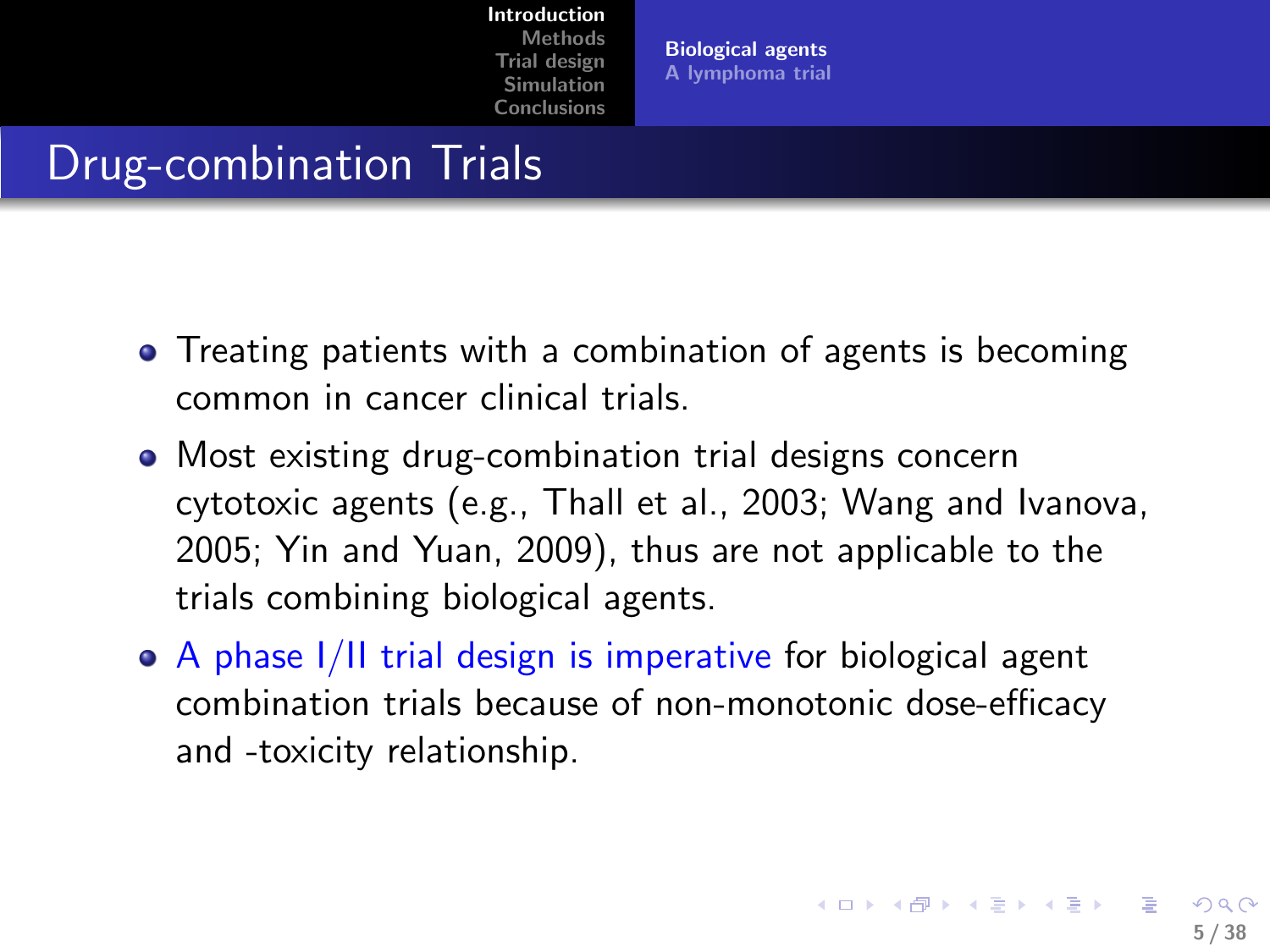<span id="page-5-0"></span>[Biological agents](#page-2-0) [A lymphoma trial](#page-5-0)

### Motivating trial

- A lymphoma trial combining two novel biological agents to target two components in the PI3K/AKT/mTOR signaling pathway.
	- Agent A is a PI3K kinase inhibitor.
	- Agent B inhibits mTOR kinase downstream in the pathway.
- 4 doses of agent A combined with 4 doses of agent B.
- Goal: to find the biologically optimal dose combination (BODC), defined as the dose combination with the highest efficacy and tolerable toxicity.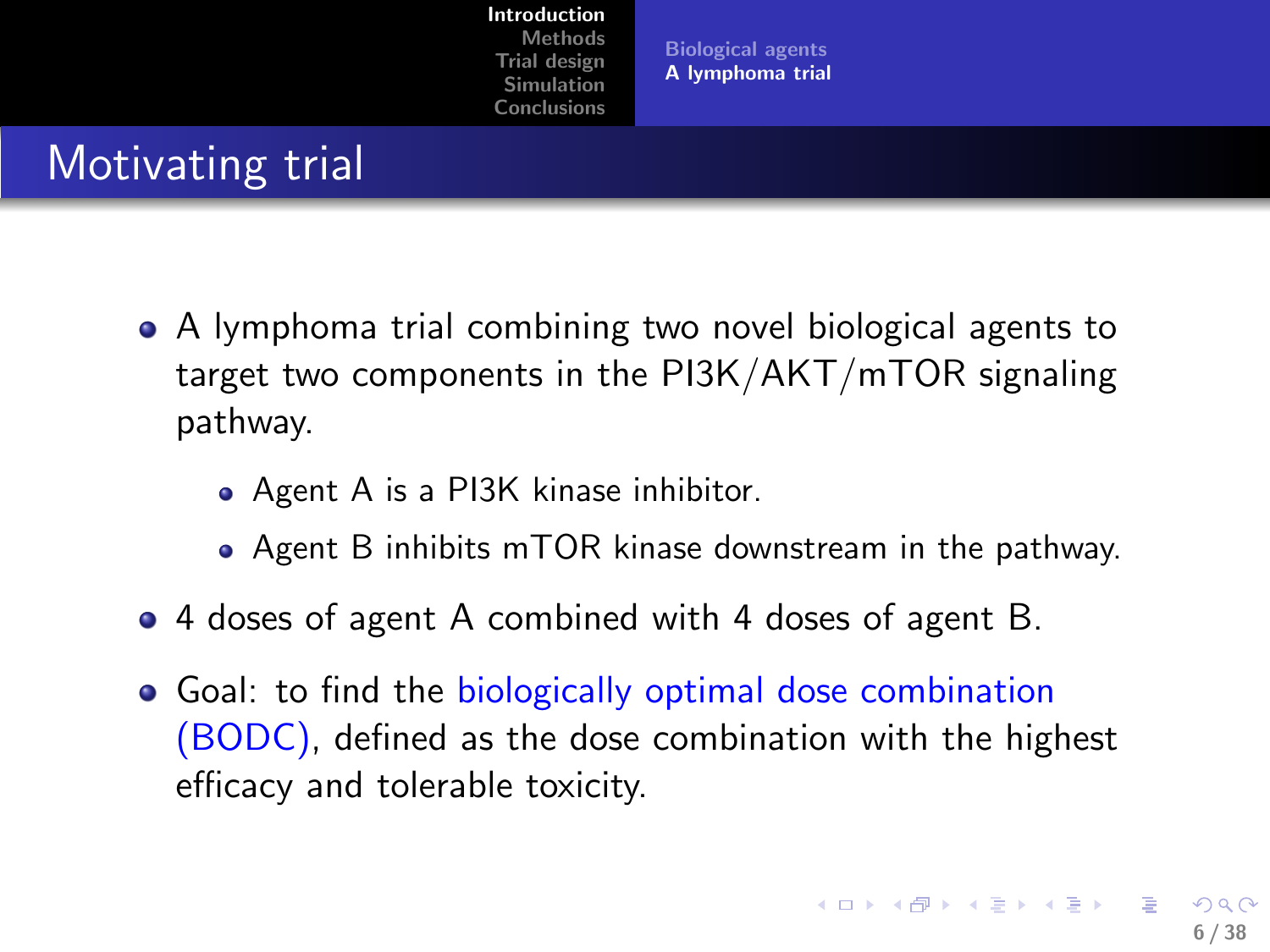#### [Introduction](#page-2-0)

[Methods](#page-8-0) [Trial design](#page-13-0) [Simulation](#page-27-0) [Conclusions](#page-35-0)

[Biological agents](#page-2-0) [A lymphoma trial](#page-5-0)

#### Motivating trial

#### **Targeting PI3K/AKT/mTOR signaling Pathways in Lymphoma**



 $299$ 7 / 38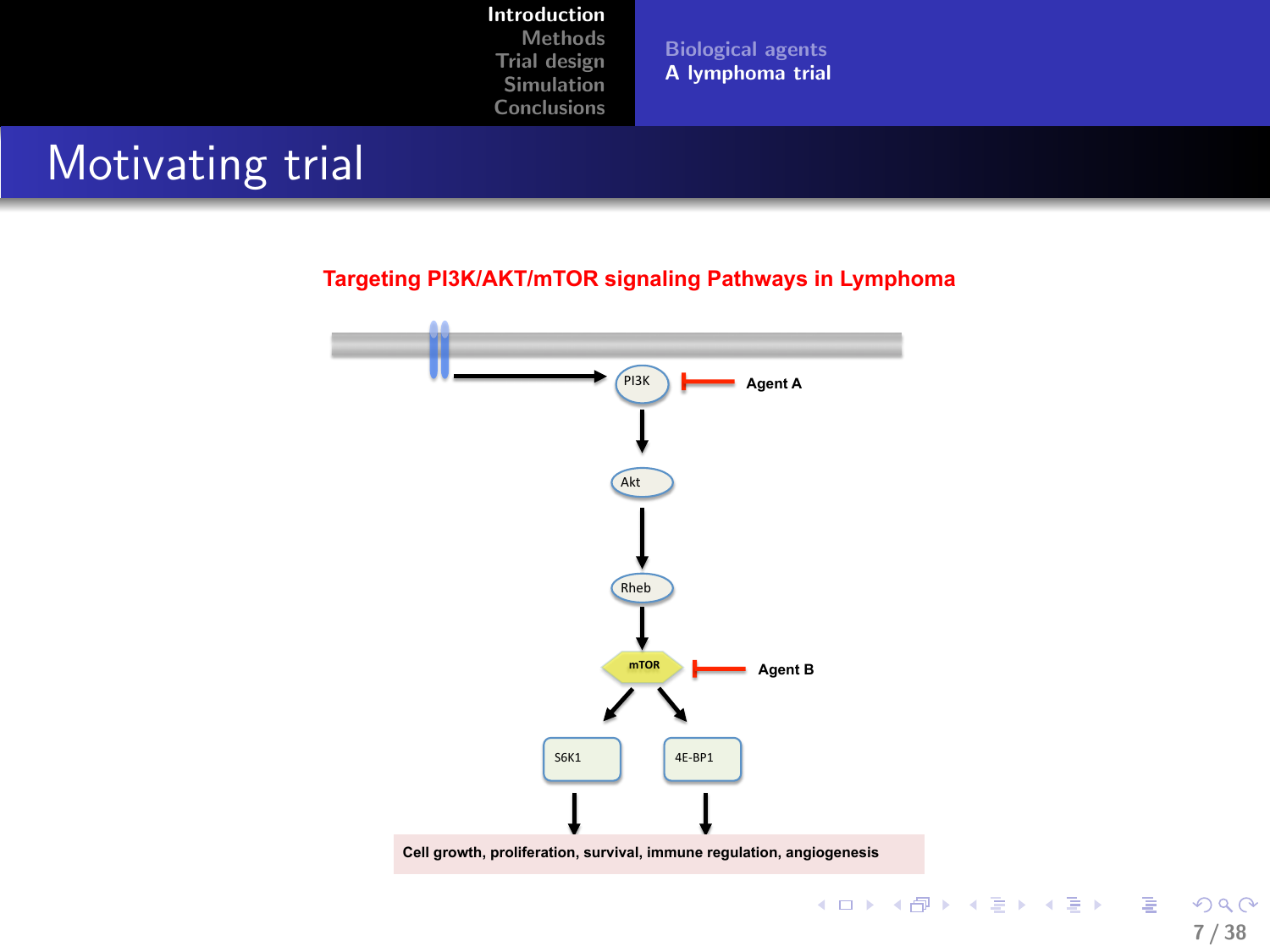[Biological agents](#page-2-0) [A lymphoma trial](#page-5-0)

#### Proposed design

We propose a phase I/II trial design to identify the BODC.

- A change-line model is used to reflect the property that the dose-toxicity surface of the combinational agents may plateau at higher dose levels.
- A logistic model with quadratic terms is used to accommodate the possible non-monotonic pattern for the dose-efficacy relationship.
- We devise a novel adaptive dose-finding algorithm to encourage sufficient exploration of the two-dimensional dose space.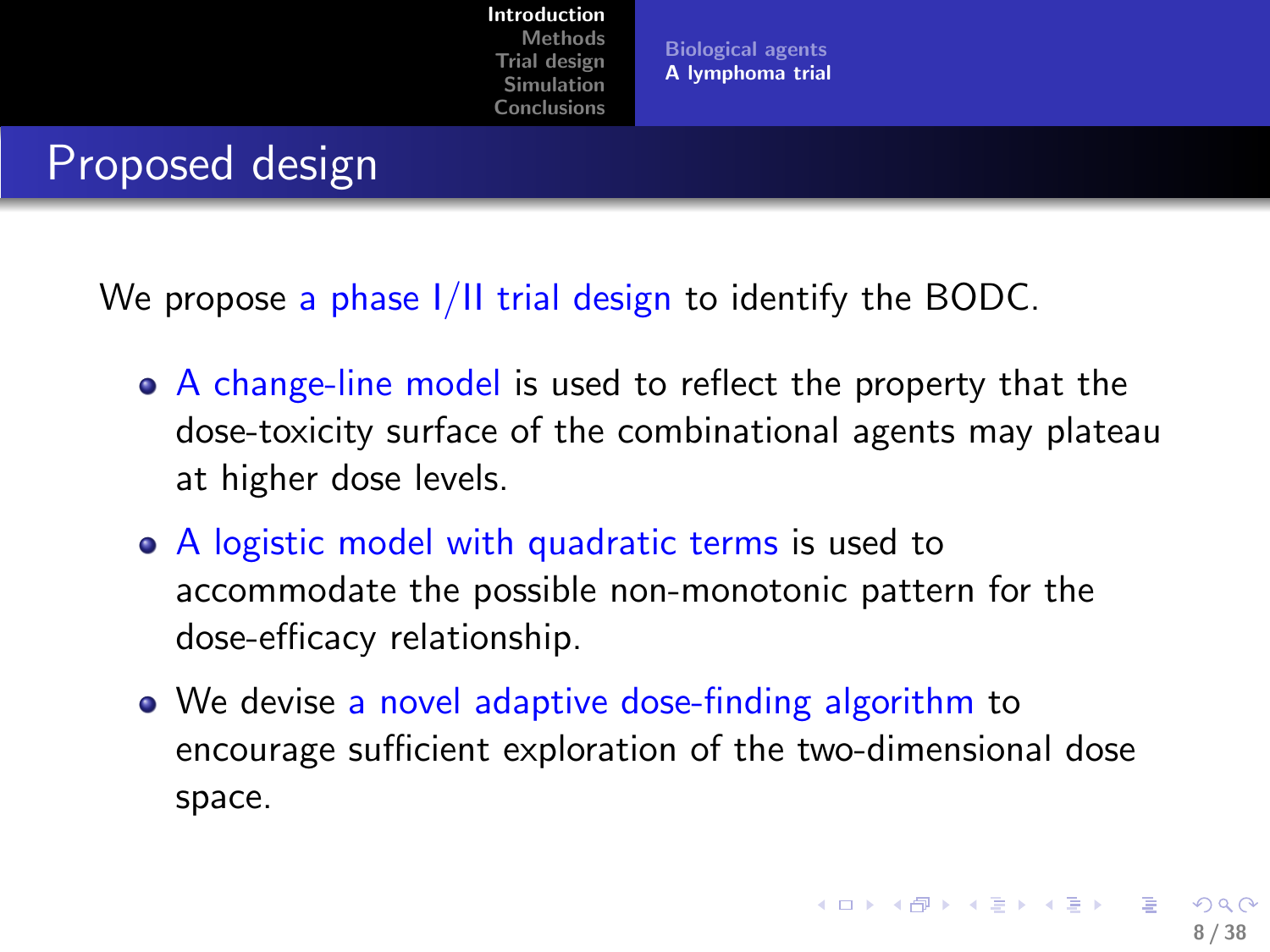<span id="page-8-0"></span>[Model for toxicity and efficacy](#page-8-0) [Likelihood and prior specifications](#page-11-0)

#### **Notation**

- Consider a trial of combinational biological agents
	- J doses of agent A:  $a_1 < a_2 < \cdots < a_l$
	- K doses of agent B:  $b_1 < b_2 < \cdots < b_K$
	- $(a_j, b_k)$ : combination of dose  $a_j$  and dose  $b_k$
	- $\bullet$   $p_{ik}$  and  $q_{ik}$  denote the toxicity and efficacy probabilities of dose combination  $(a_j, b_k)$
- Goal: identify the BODC in the  $J \times K$  dose matrix.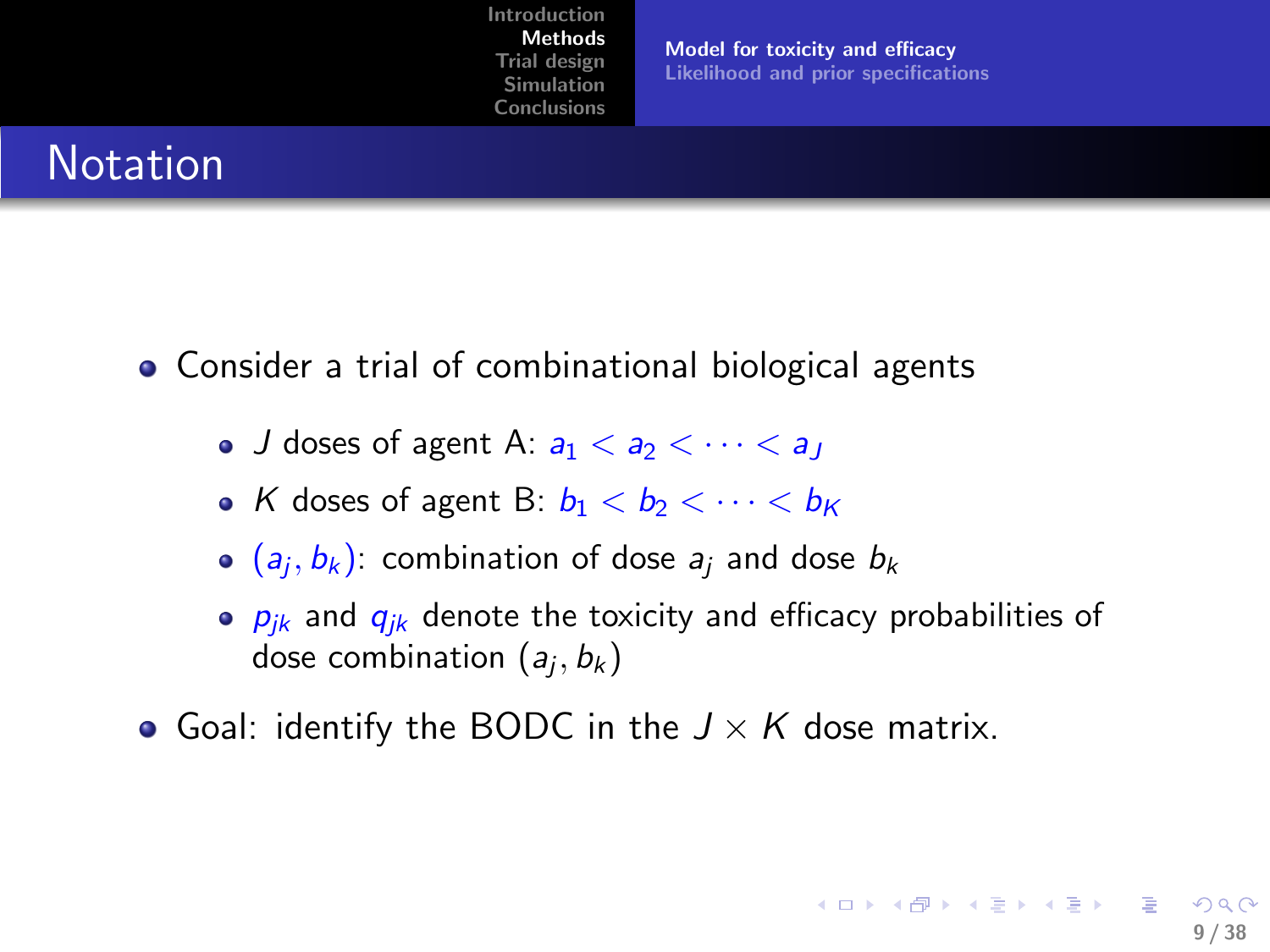[Model for toxicity and efficacy](#page-8-0) [Likelihood and prior specifications](#page-11-0)

### Change-line model for toxicity

We model toxicity probability  $p_{ik}$  using a change-line model:

$$
logit(p_{jk}) = (\beta_0 + \beta_1 a_j + \beta_2 b_k)I(\beta_0 + \beta_1 a_j + \beta_2 b_k \le \omega) + \omega I(\beta_0 + \beta_1 a_j + \beta_2 b_k > \omega)
$$

- $\bullet$   $I(\cdot)$ : indicator function
- $\theta_1 > 0$  and  $\beta_2 > 0$  such that  $p_{ik}$ initially increases with the doses of A and B
- When it reaches a plateau, the toxicity probability:  $e^{\omega}/(1+e^{\omega})$ .
- We did not include an interactive effect for the two agents because the estimation of that needs large sample

Figure : Surface of the toxicity probabilities



 $\left\{ \begin{array}{ccc} 1 & 0 & 0 \\ 0 & 1 & 0 \end{array} \right.$ 

10 / 38

 $\Omega$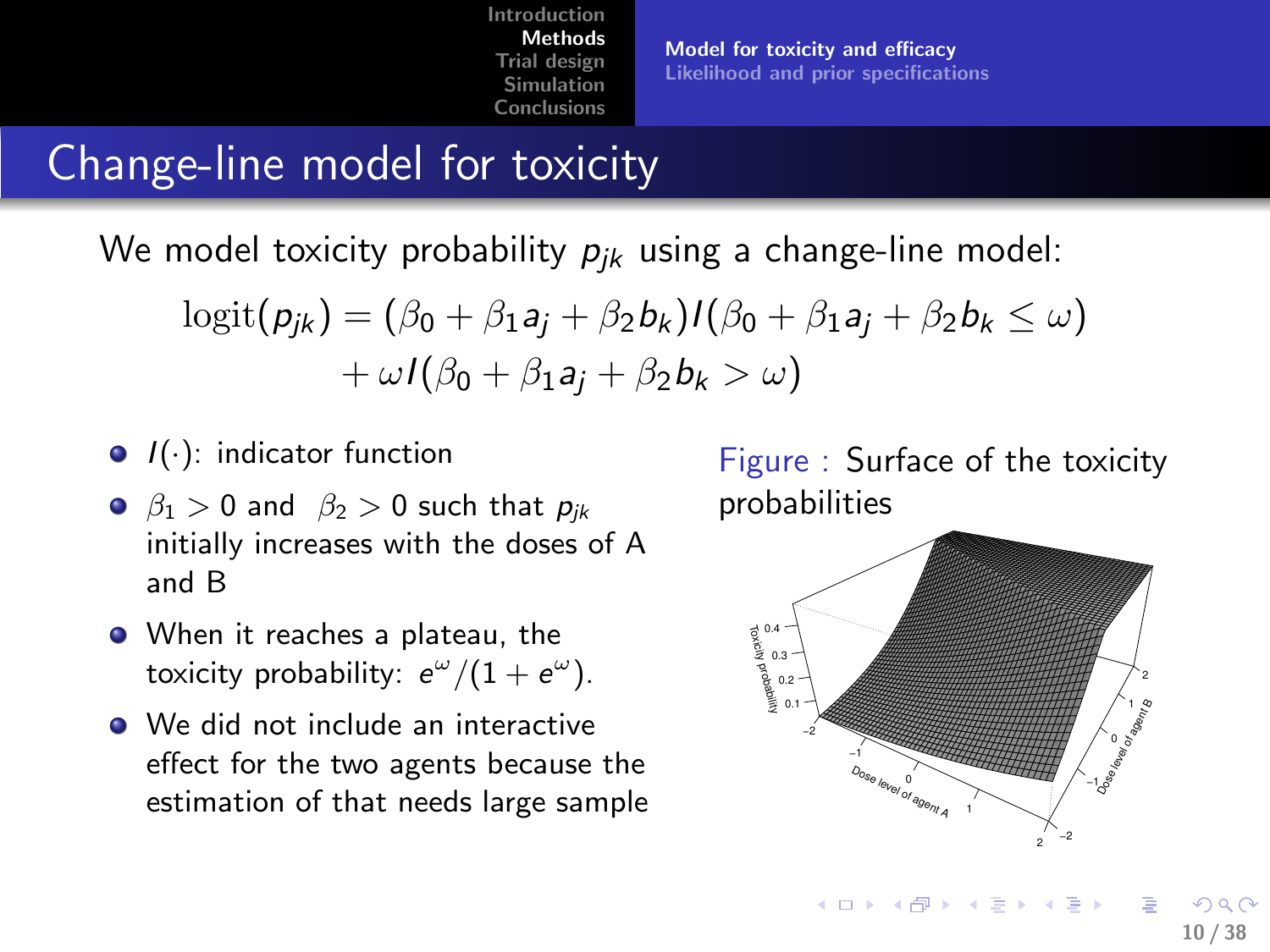[Model for toxicity and efficacy](#page-8-0) [Likelihood and prior specifications](#page-11-0)

### Logistic model for efficacy

Assume the efficacy probability  $q_{ik}$  follows a logistic model

$$
\text{logit}(q_{jk}) = \gamma_0 + \gamma_1 a_j + \gamma_2 b_k + \gamma_3 a_j^2 + \gamma_4 b_k^2
$$

- The quadratic terms render the model adequate flexibility to capture the non-monotonic pattern.
- We model the marginal distributions of toxicity and efficacy.
- Joint modeling is possible, but small sample size  $\rightarrow$  cannot reliably estimate the correlation parameter.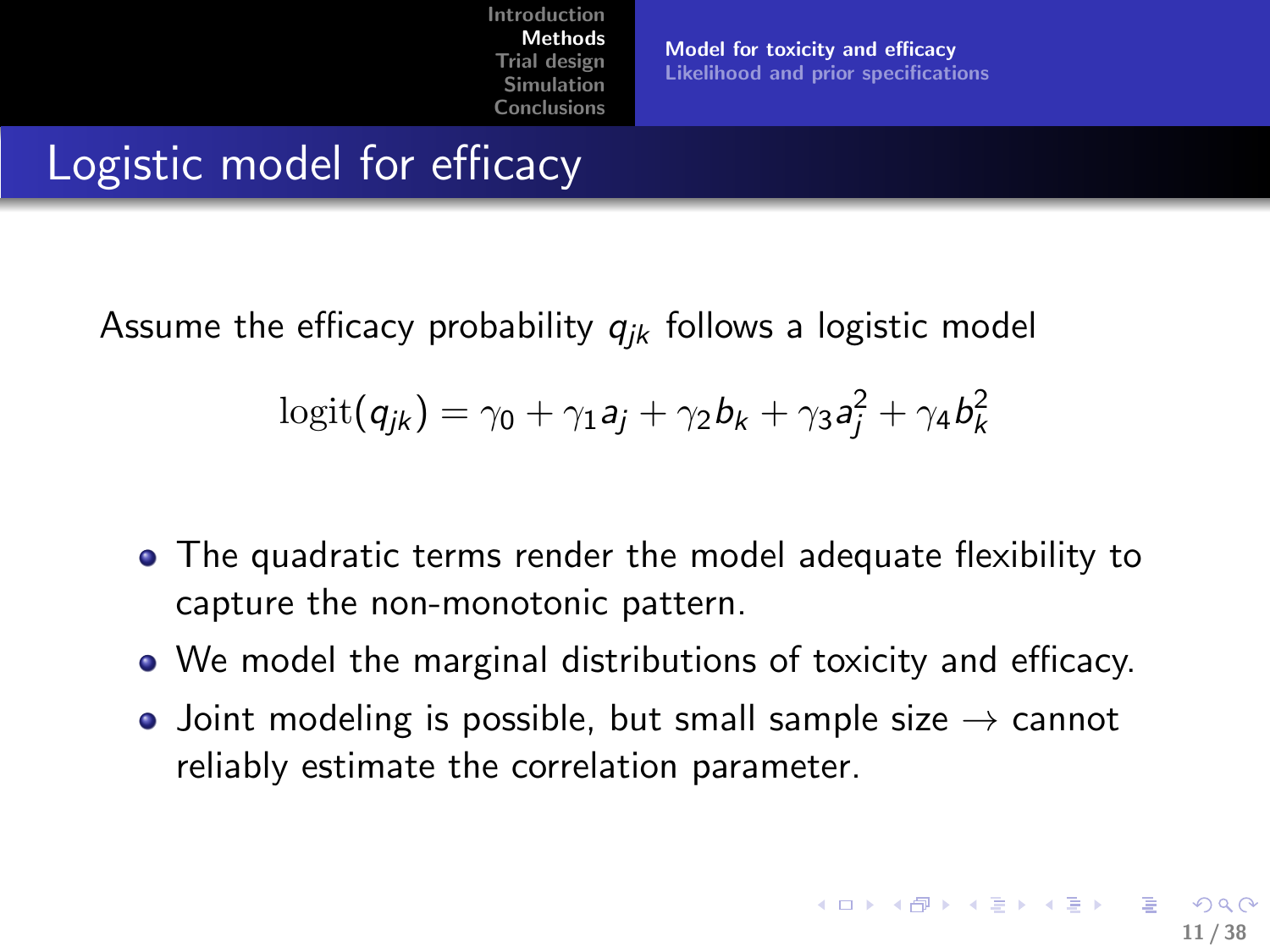[Model for toxicity and efficacy](#page-8-0) [Likelihood and prior specifications](#page-11-0)

#### Likelihood

Suppose that at a certain stage of the trial

- $n_{jk}$  patients are treated at the paired dose  $(a_j, b_k)$
- $\bullet$   $x_{ik}$  and  $y_{ik}$  patients have experienced toxicity and efficacy, respectively.
- The marginal likelihood for the toxicity data **x** is

$$
L(\mathbf{x}|\omega,\beta) \propto \prod_{j=1}^J \prod_{k=1}^K p_{jk}^{\mathsf{x}_{jk}} (1-p_{jk})^{n_{jk}-\mathsf{x}_{jk}};
$$

for the efficacy data  $\boldsymbol{y}$  is

$$
L(\mathbf{y}|\boldsymbol{\gamma}) \propto \prod_{j=1}^J \prod_{k=1}^K q_{jk}^{y_{jk}} (1-q_{jk})^{n_{jk}-y_{jk}}.
$$

<span id="page-11-0"></span>12 / 38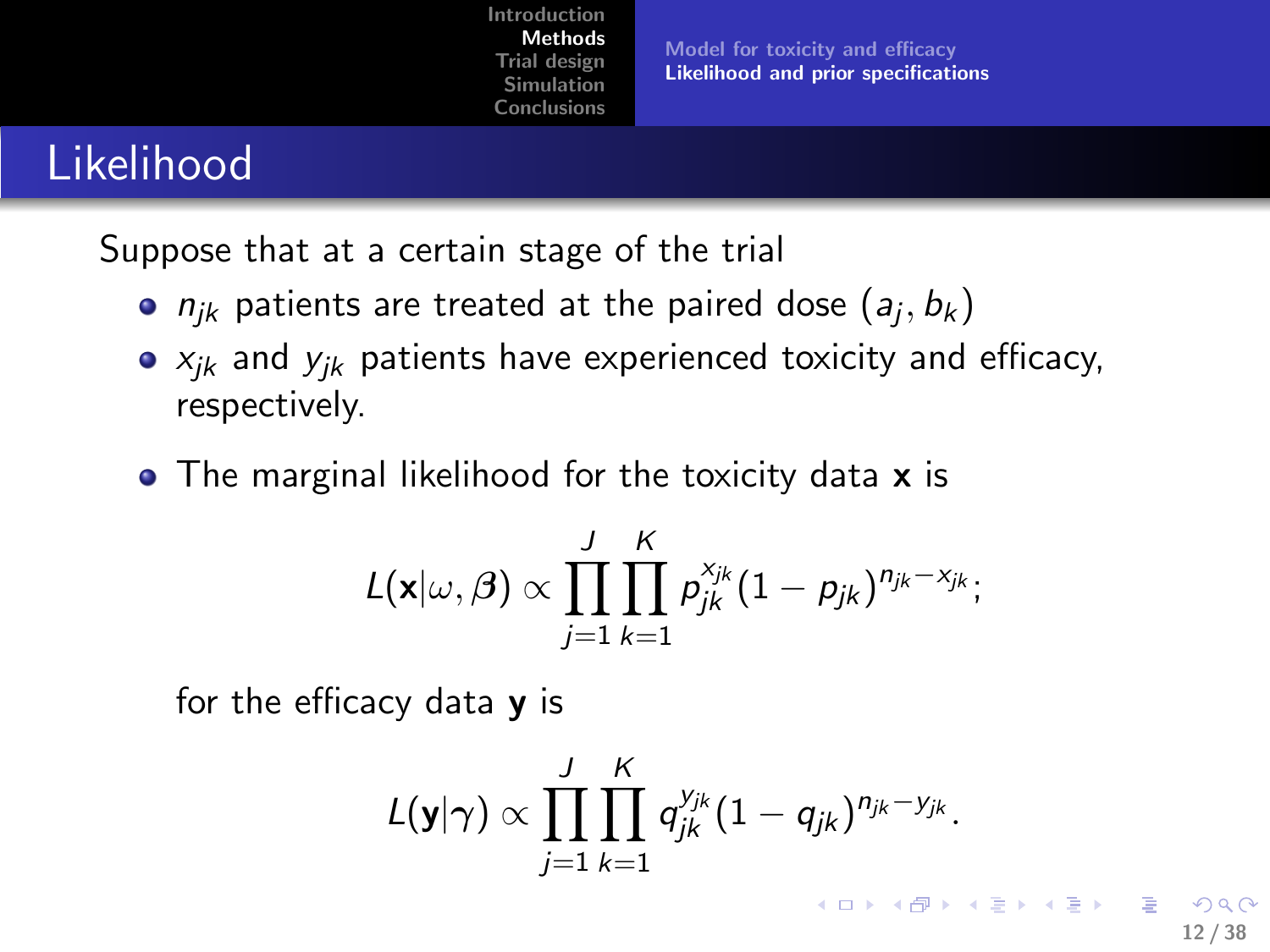[Model for toxicity and efficacy](#page-8-0) [Likelihood and prior specifications](#page-11-0)

13 / 38

**KORK EX KEY A BY A GAR** 

• The posterior distribution is

 $f(\omega, \beta, \gamma | \mathbf{x}, \mathbf{y}) \propto L(\mathbf{x} | \omega, \beta) L(\mathbf{y} | \gamma) f(\omega) f(\beta) f(\gamma)$ 

where  $f(\omega)$ ,  $f(\beta)$ , and  $f(\gamma)$  denote the prior distributions for  $ω$ ,  $β$ , and  $γ$ , respectively.

• Vague priors are used:

 $\gamma_0 \sim$  Cauchy(0,10),  $\gamma_1, \cdots, \gamma_4 \sim$  Cauchy(0, 2.5).  $\beta_0 \sim$ Cauchy(0, 10),  $\beta_1, \beta_2 \sim \text{Gamma}(0.5, 0.5)$   $\omega \sim N(0, 4)$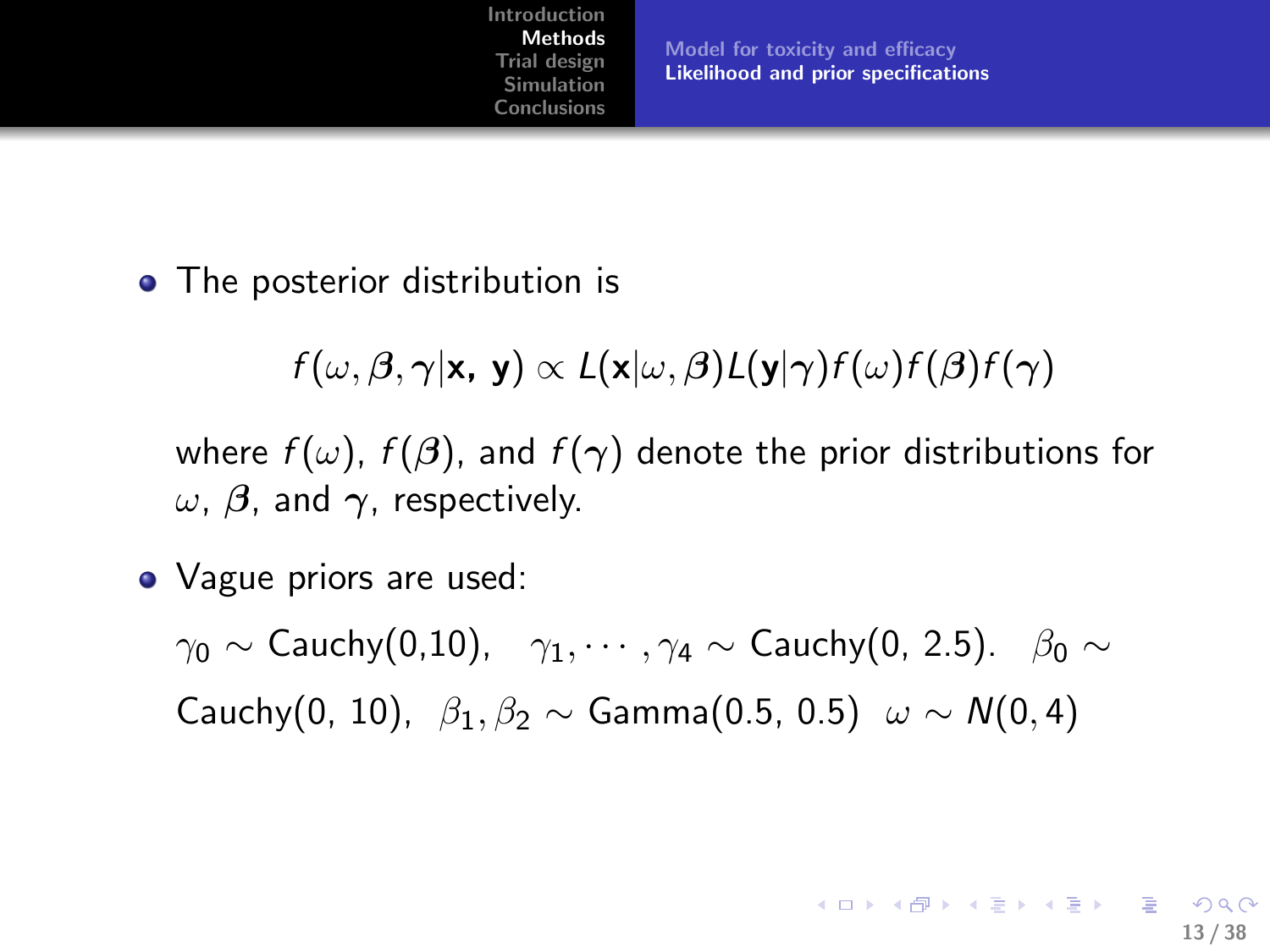**[Overview](#page-13-0)** [Stage I: Run-in period](#page-14-0) [Stage II: Systematic dose finding](#page-15-0)

#### Trial design

Our design is conducted in two stages:

- Stage I (run in): We escalate doses along the diagonal to explore the dose-combination space quickly and collect some preliminary data.
- Stage II (dose finding): Based on observed efficacy and toxicity data, we continuously update the posterior estimates of toxicity and posterior means of efficacy and assign patients to the most appropriate dose.

Def: dose  $(a_j,b_k)$  is deemed safe if  $\Pr(p_{jk} < \phi | \mathcal{D}) > \delta$ ; otherwise toxic.

<span id="page-13-0"></span> $\bullet$   $\phi$  is the target toxicity upper limit and  $\delta$  is a prespecified safety cutoff.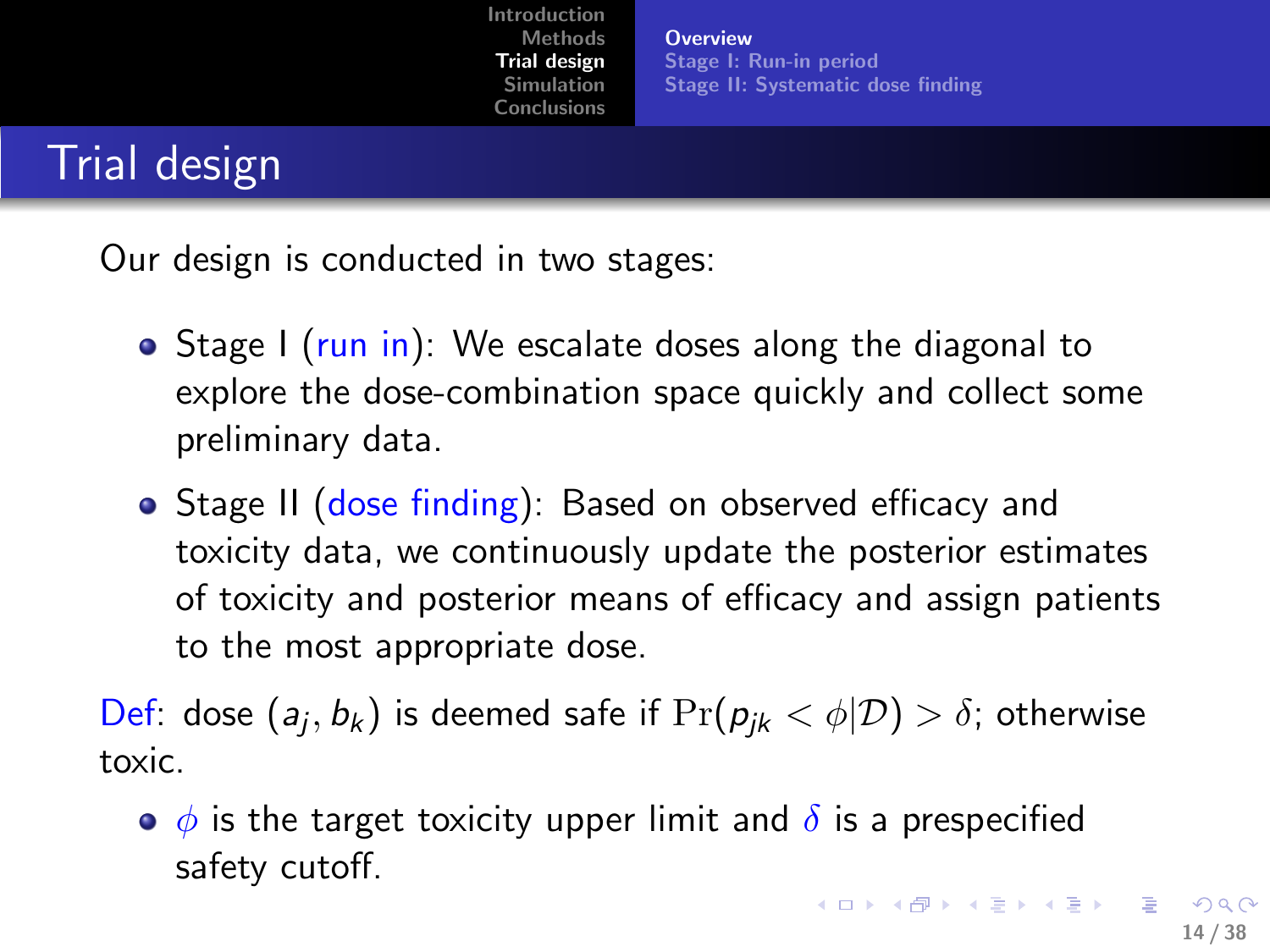<span id="page-14-0"></span>[Overview](#page-13-0) [Stage I: Run-in period](#page-14-0) [Stage II: Systematic dose finding](#page-15-0)

# Stage I: Run-in period

The trial starts with the treatment of the first cohort of patients at the lowest dose  $(a_1, b_1)$ .

- $11$  If current dose is safe, escalate the dose along the diagonal. If  $(a_1, b_1)$  is deemed toxic, terminate the trial.
- I2 Stage I completes when either current dose is deemed toxic or the highest dose combination is reached. Stage II starts.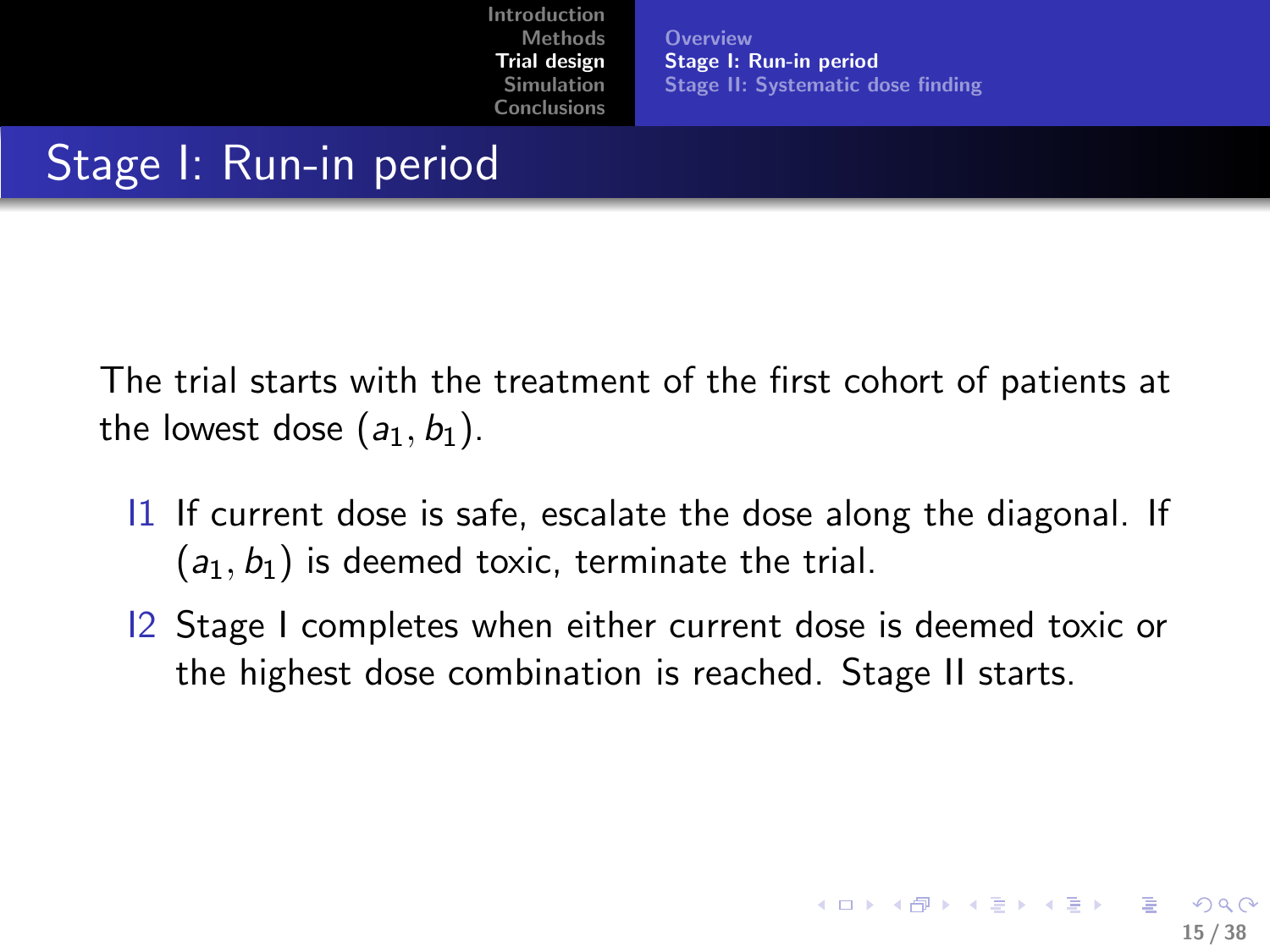<span id="page-15-0"></span>[Overview](#page-13-0) [Stage I: Run-in period](#page-14-0) [Stage II: Systematic dose finding](#page-15-0)

#### g-degree admissible dose set

Assume that the current dose combination is  $(a_j, b_k)$ ,

- Define  $g$ -degree neighbors of  $(a_j,b_k)$ , denoted by  $\mathcal{N}_g$ , as dose combinations  $\{(a_{j'},b_{k'})\}$  whose dose levels are different from  $(a_j, b_k)$  no more than  $g$  levels, i.e.,  $\mathcal{N}_g = \{ (a_{j'}, b_{k'}) : |j'-j| \leq g \text{ and } |k'-k| \leq g \}.$
- Further define a g-degree admissible dose set  $A_{\sigma}$ , which is a subset of the g-degree neighbors  $\mathcal{N}_{\sigma}$  satisfying the pre-specified safety requirement  $Pr(p_{j'k'} < \phi_{\mathcal{T}} | \mathcal{D}) > \delta.$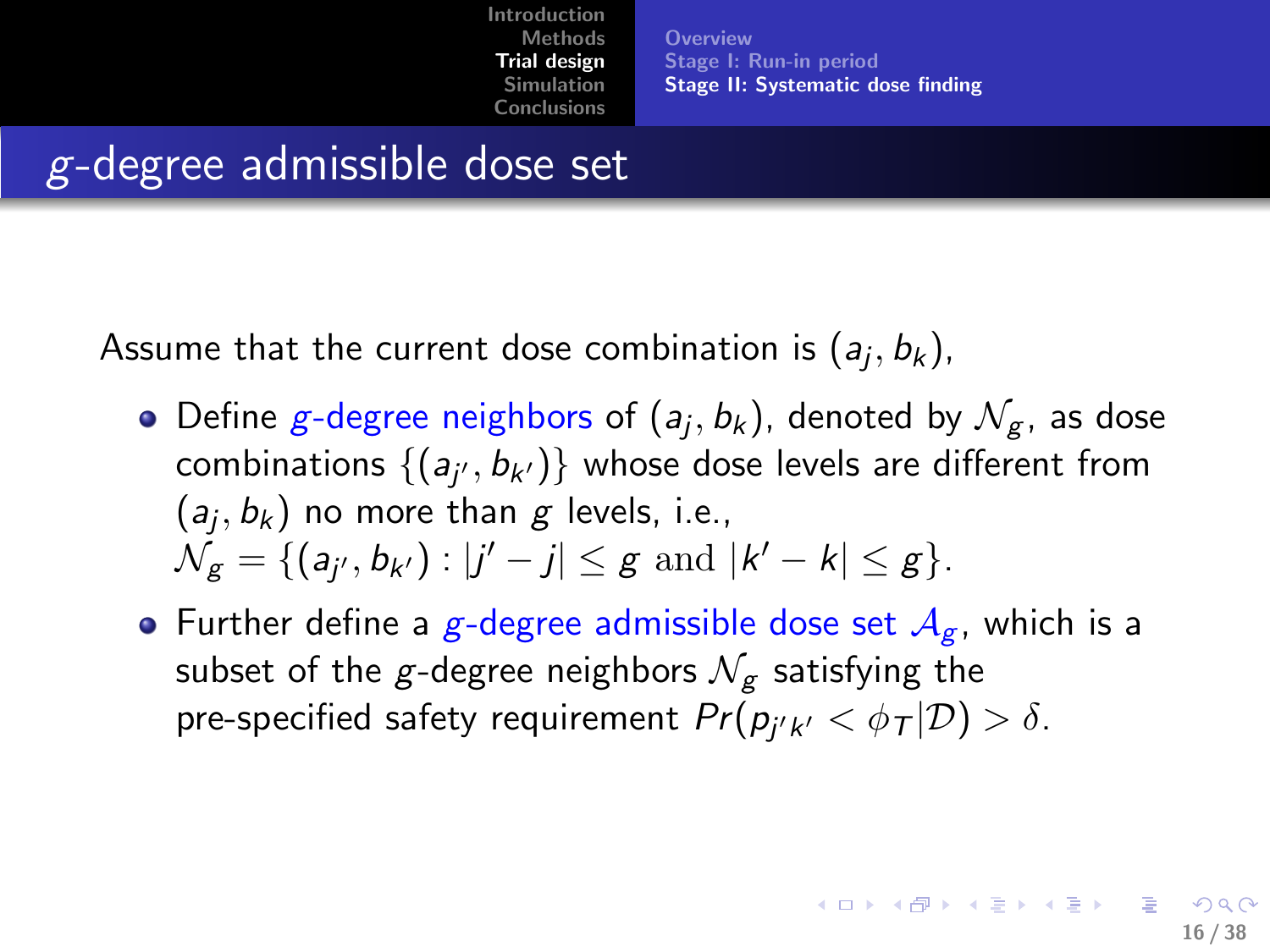**[Overview](#page-13-0)** [Stage I: Run-in period](#page-14-0) [Stage II: Systematic dose finding](#page-15-0)



17 / 38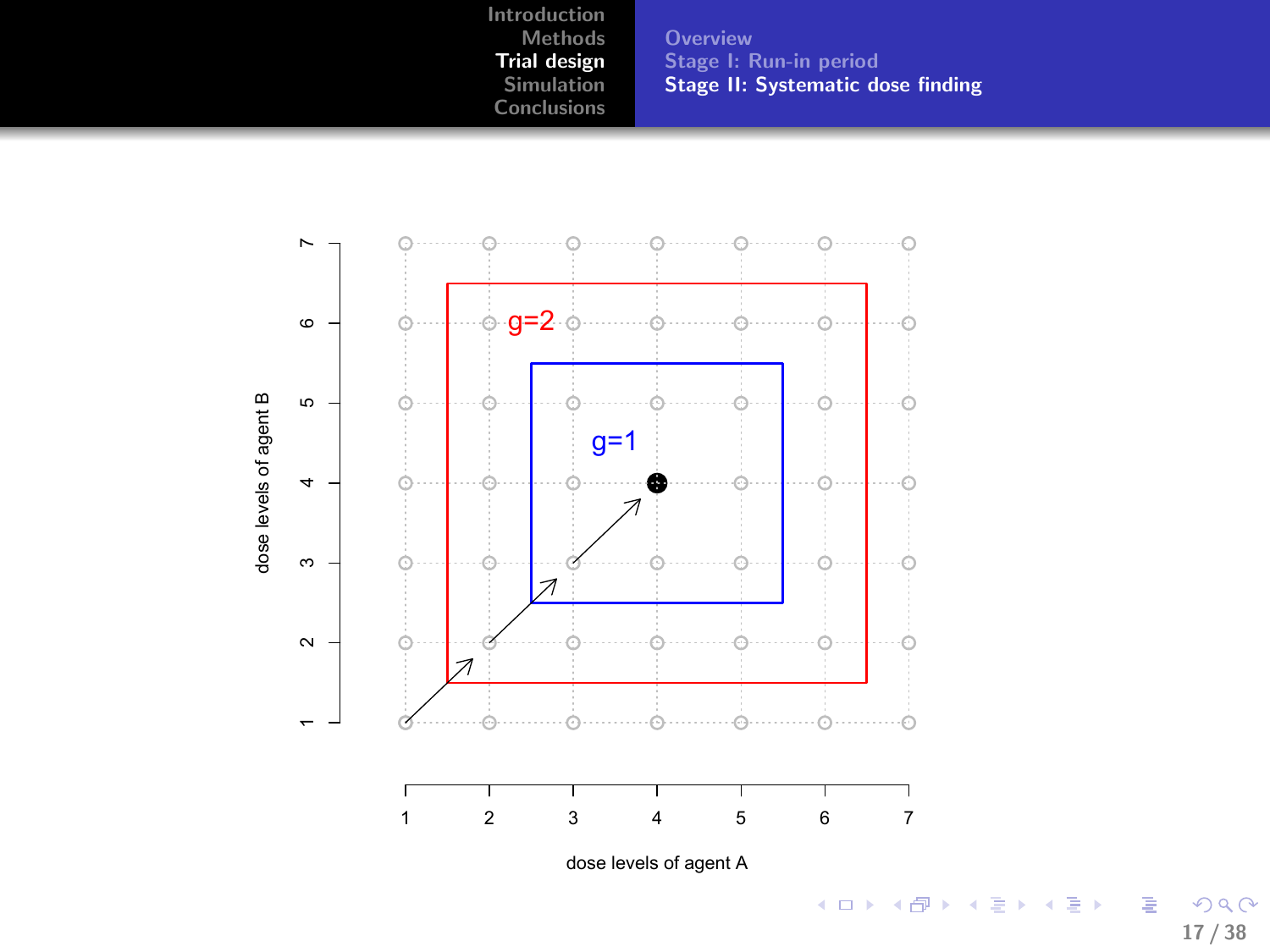[Overview](#page-13-0) [Stage I: Run-in period](#page-14-0) [Stage II: Systematic dose finding](#page-15-0)

## Stage II: Systematic dose finding

- $\Box$  Based on the observed data, identify  $\mathcal{A}_{\mathcal{g}^{*}}$  as the nonempty set of safe neighbors of  $(a_j, b_k)$  with minimum degree  $g^*$ . If  $\mathcal{A}_{g^*}$ does not exist (i.e., all experimental doses are deemed toxic), terminate the trial.
- II2 Among the doses in  $\mathcal{A}_{\mathcal{g}^*}$ , identify the dose  $(a_{j^*},b_{k^*})$  with the highest posterior mean of efficacy  $\hat{q}_{j^*k^*}$ .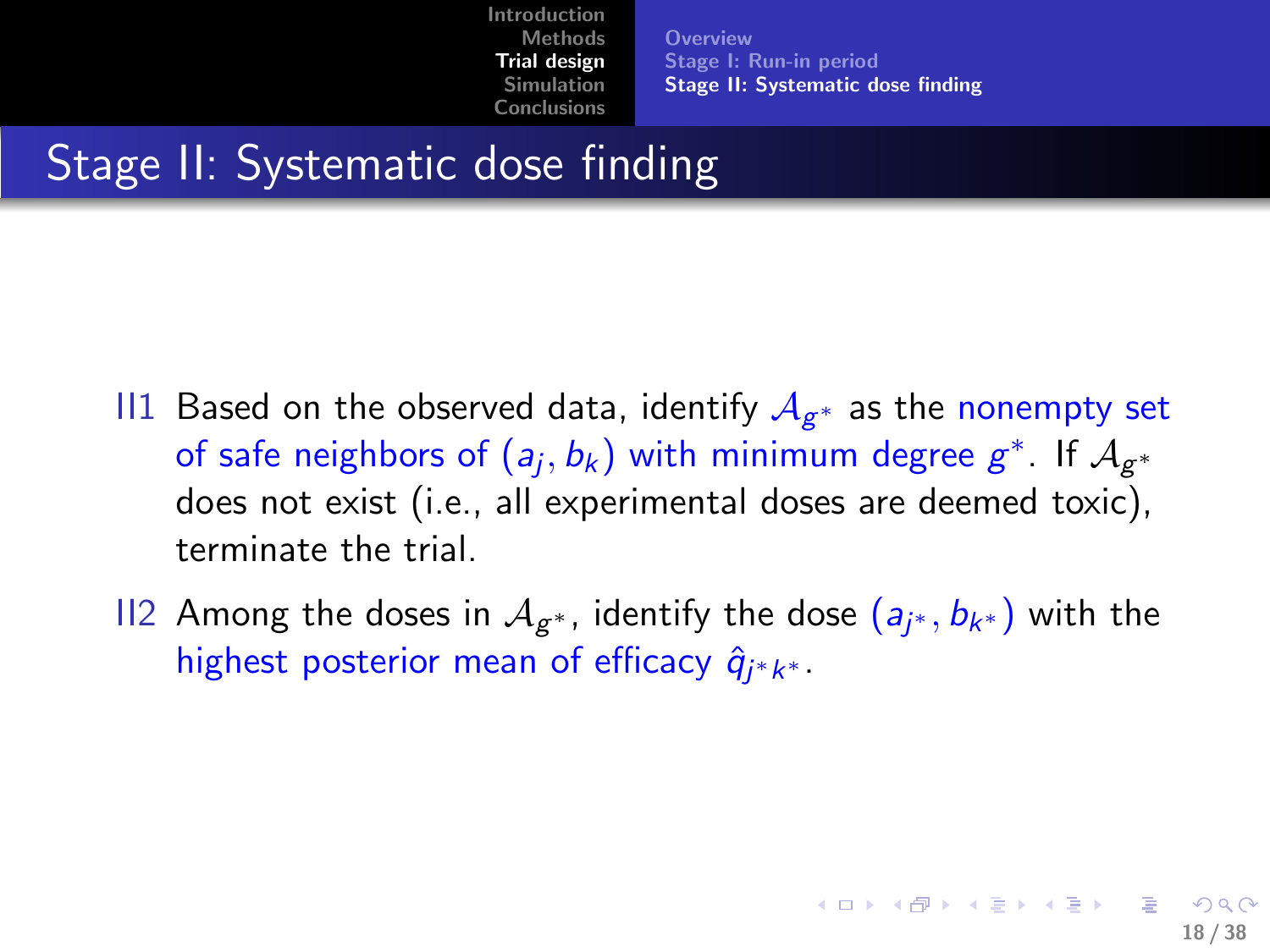[Overview](#page-13-0) [Stage I: Run-in period](#page-14-0) [Stage II: Systematic dose finding](#page-15-0)

First-degree neighbors of current dose combination,  $\mathcal{N}_1$ 



First-degree neighbors  $\circ$ 



イロメ イ団メ イモメ イモメー B  $\Omega$ 19 / 38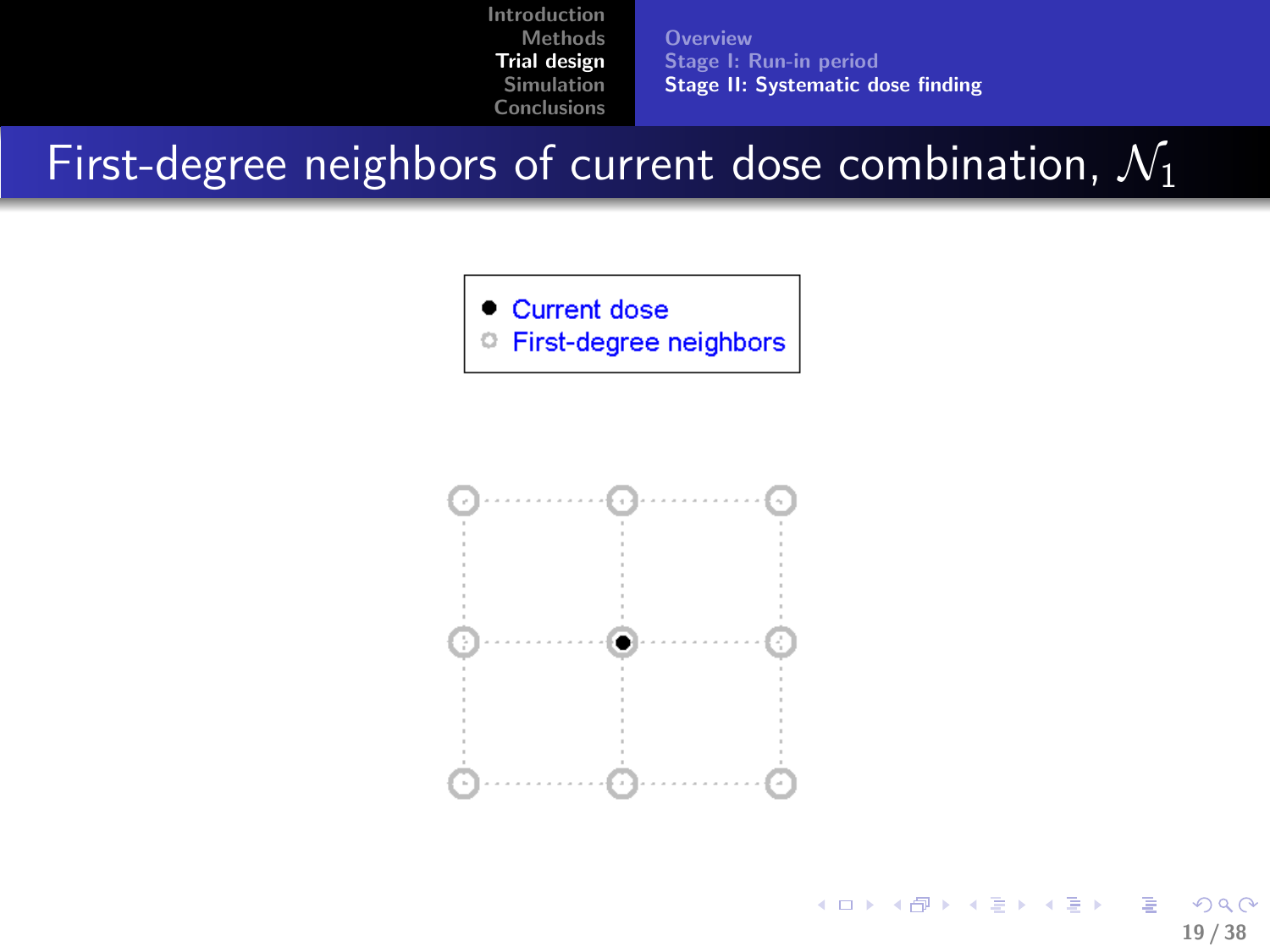[Overview](#page-13-0) [Stage I: Run-in period](#page-14-0) [Stage II: Systematic dose finding](#page-15-0)

## First-degree admissible dose set of current dose combination,  $A_1$

- Current dose
- **O** Admissible dose
- <sup>o</sup> Non-admissible dose

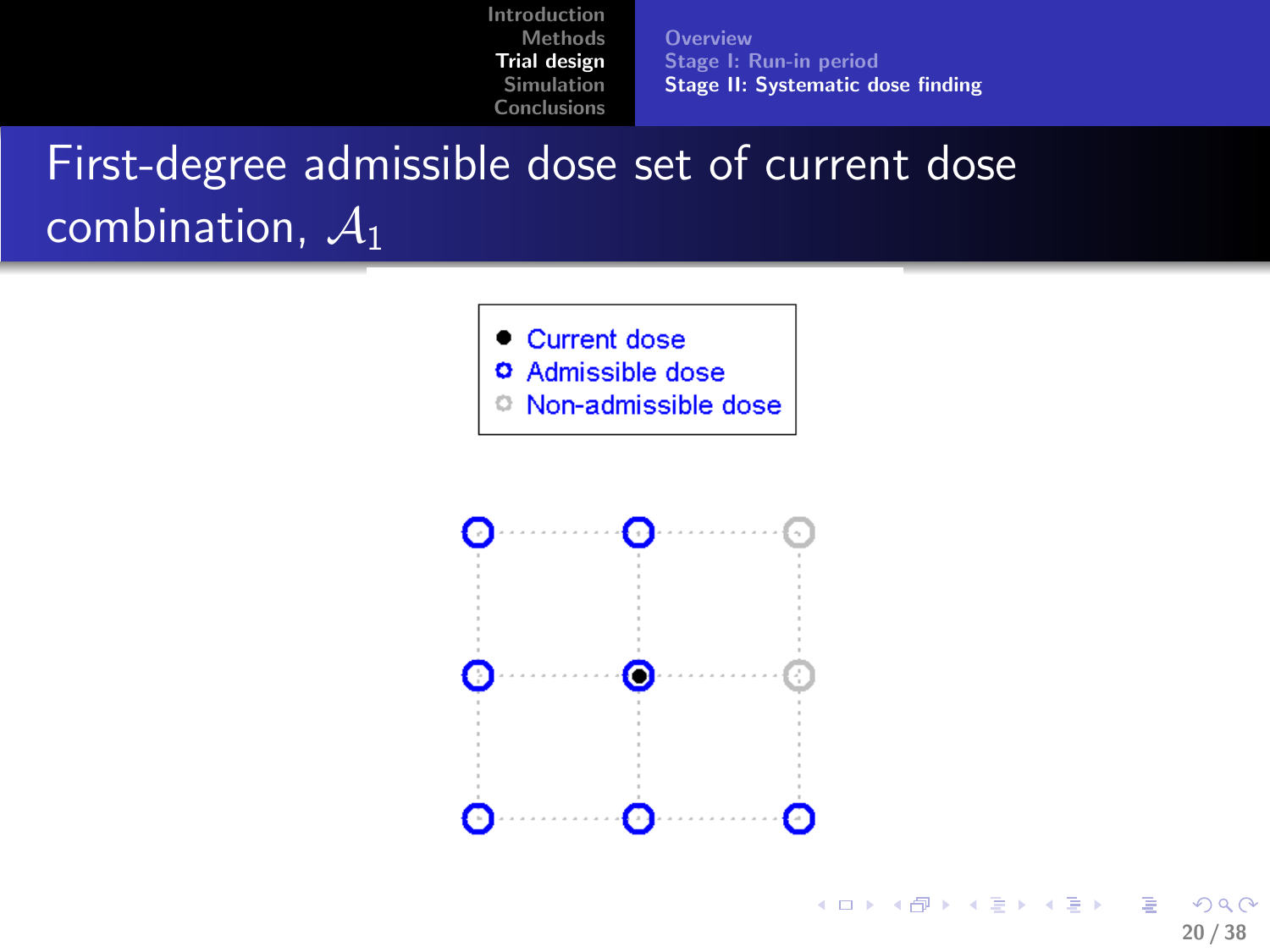[Overview](#page-13-0) [Stage I: Run-in period](#page-14-0) [Stage II: Systematic dose finding](#page-15-0)

The dose  $(\textit{a}_{j^*},\textit{b}_{k^*})$  with the highest posterior mean of efficacy  $\hat{q}_{j^*k^*}$ 

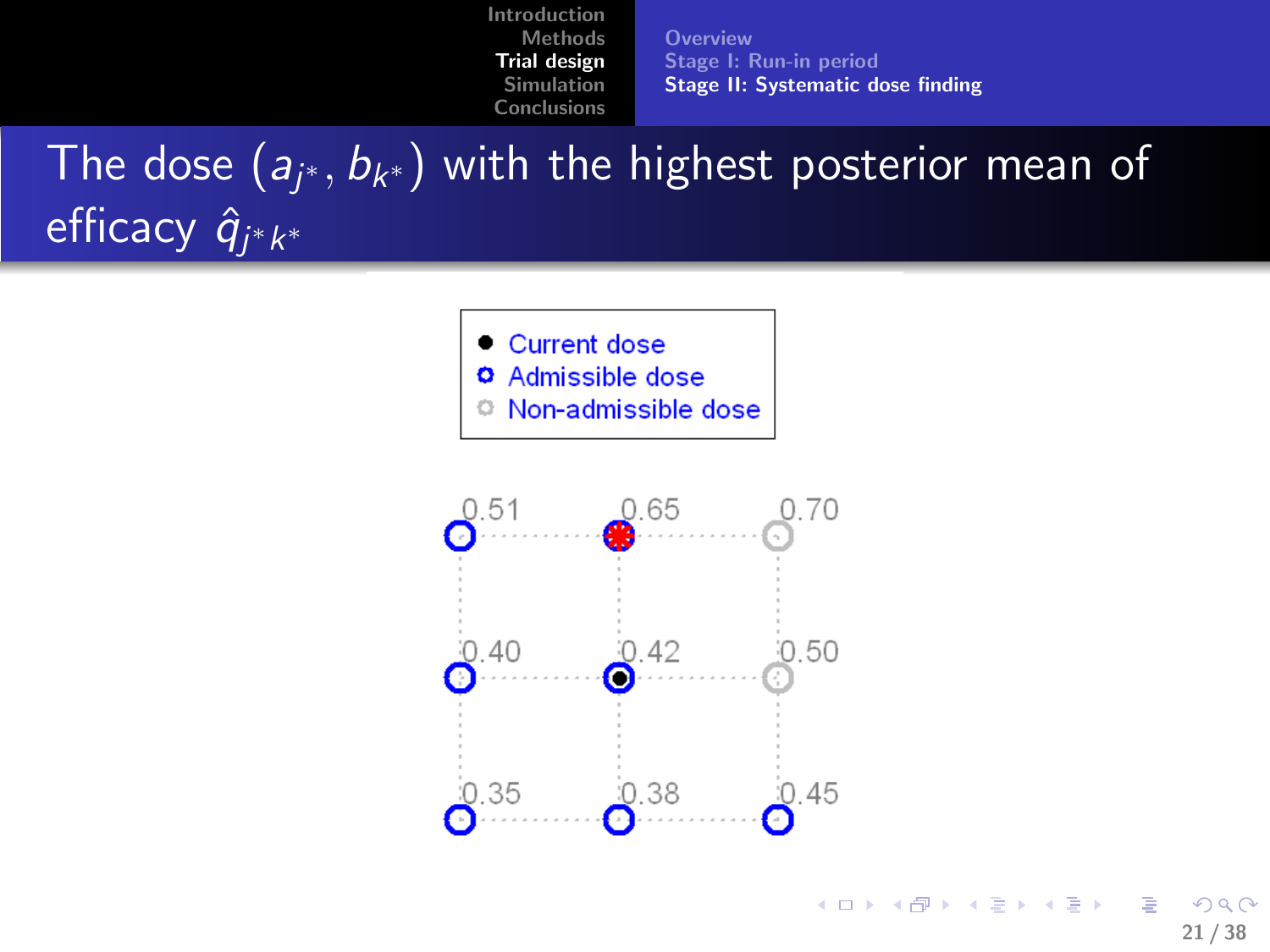[Overview](#page-13-0) [Stage I: Run-in period](#page-14-0) [Stage II: Systematic dose finding](#page-15-0)

22 / 38

**KORK EX KEY A BY A GAR** 

- The commonly used algorithm is to assign the next cohort of patients to  $(a_{j^*}, b_{k^*}).$
- Problem: this greedy algorithm is easily trapped in locally optimal doses due to
	- small sample size
	- model misspecification
- Solution: a novel dose-finding algorithm to adaptively encourage the exploration of untried doses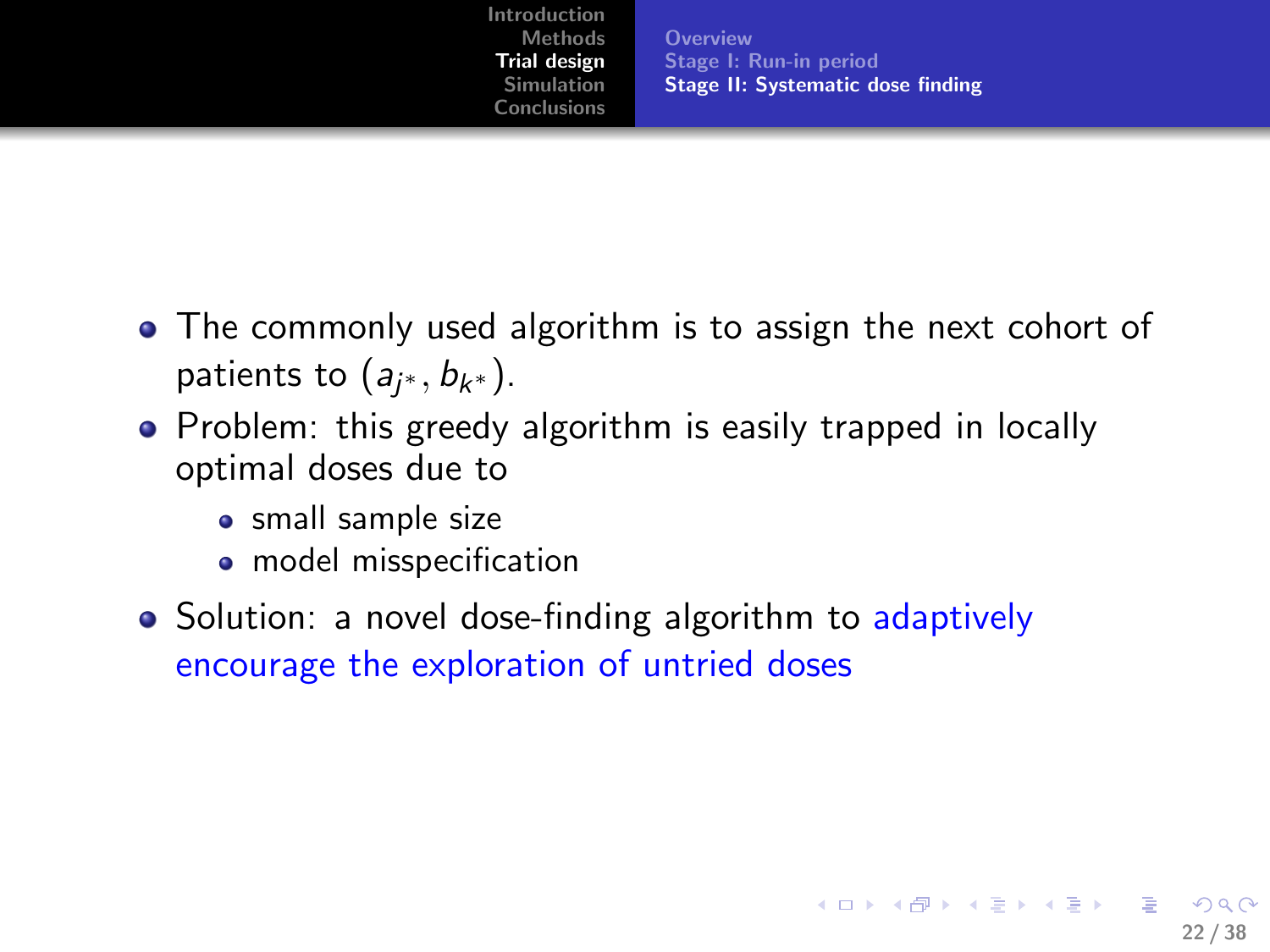**[Overview](#page-13-0)** [Stage I: Run-in period](#page-14-0) [Stage II: Systematic dose finding](#page-15-0)



- **O** Admissible dose
- <sup>o</sup> Non-admissible dose

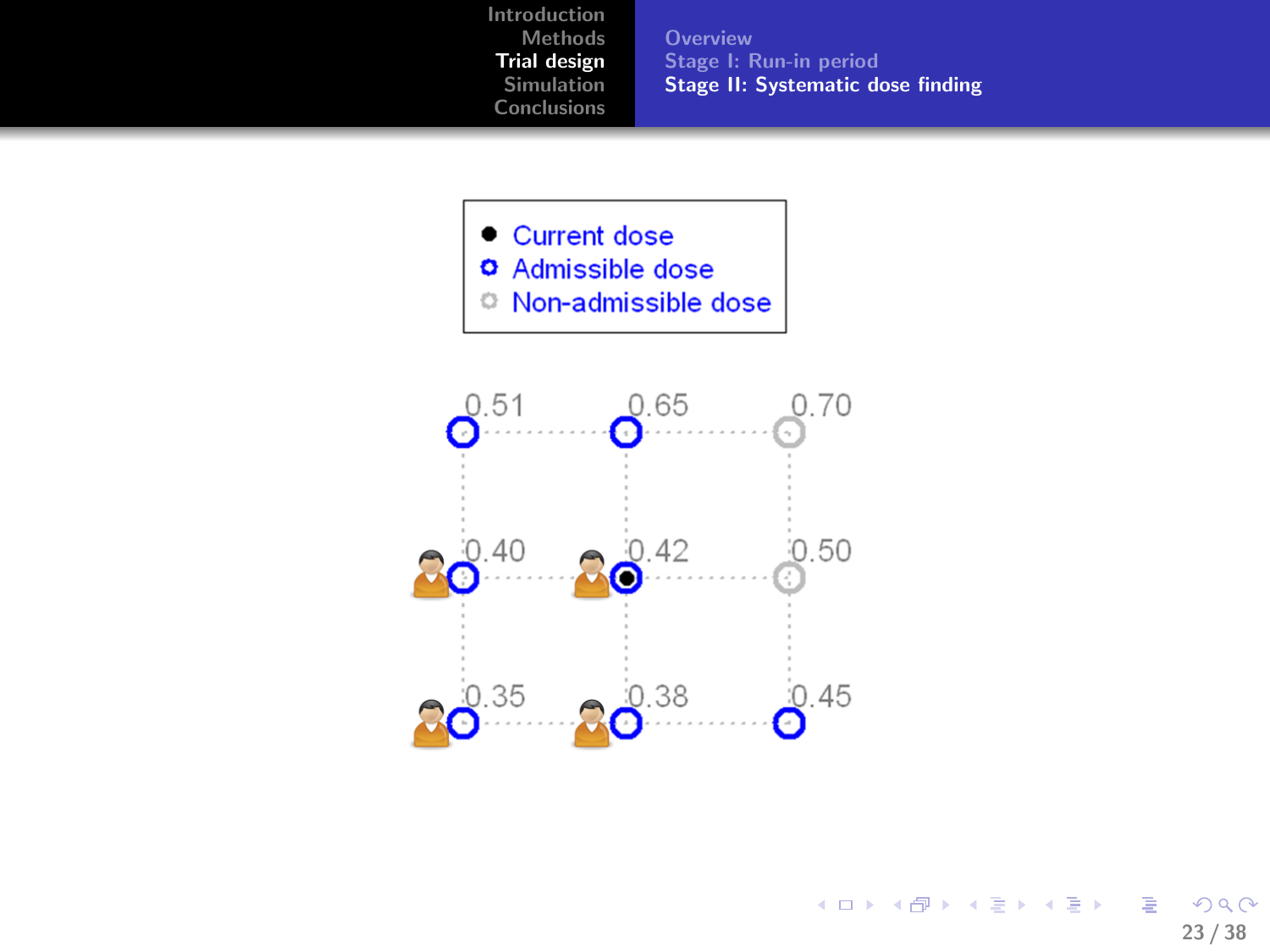**[Overview](#page-13-0)** [Stage I: Run-in period](#page-14-0) [Stage II: Systematic dose finding](#page-15-0)



- **O** Admissible dose
- <sup>o</sup> Non-admissible dose



K ロ ▶ K @ ▶ K 할 ▶ K 할 ▶ ① 할 → ① 의 ① 24 / 38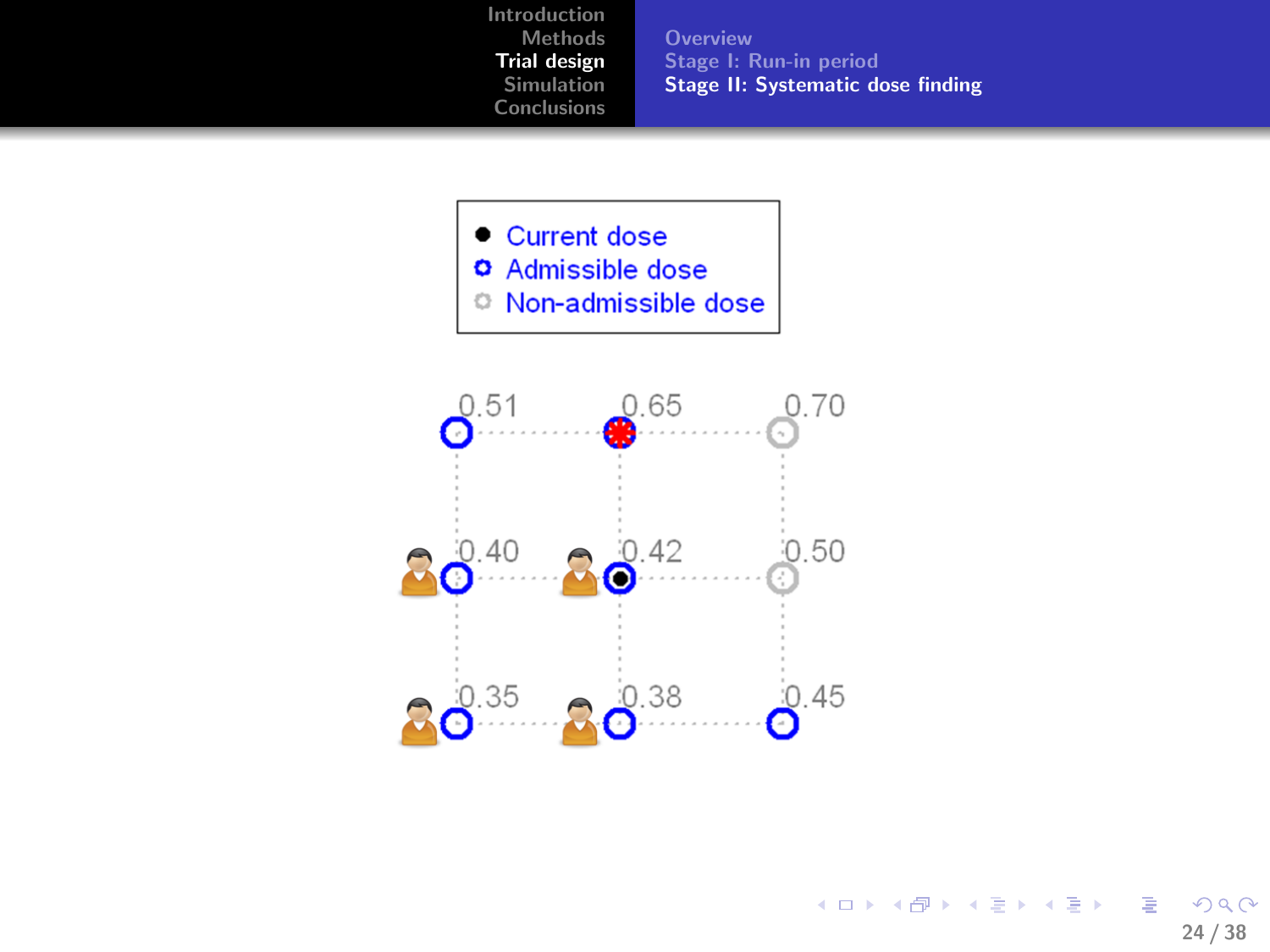**[Overview](#page-13-0)** [Stage I: Run-in period](#page-14-0) [Stage II: Systematic dose finding](#page-15-0)

• Current dose

- **O** Admissible dose
- Non-admissible dose

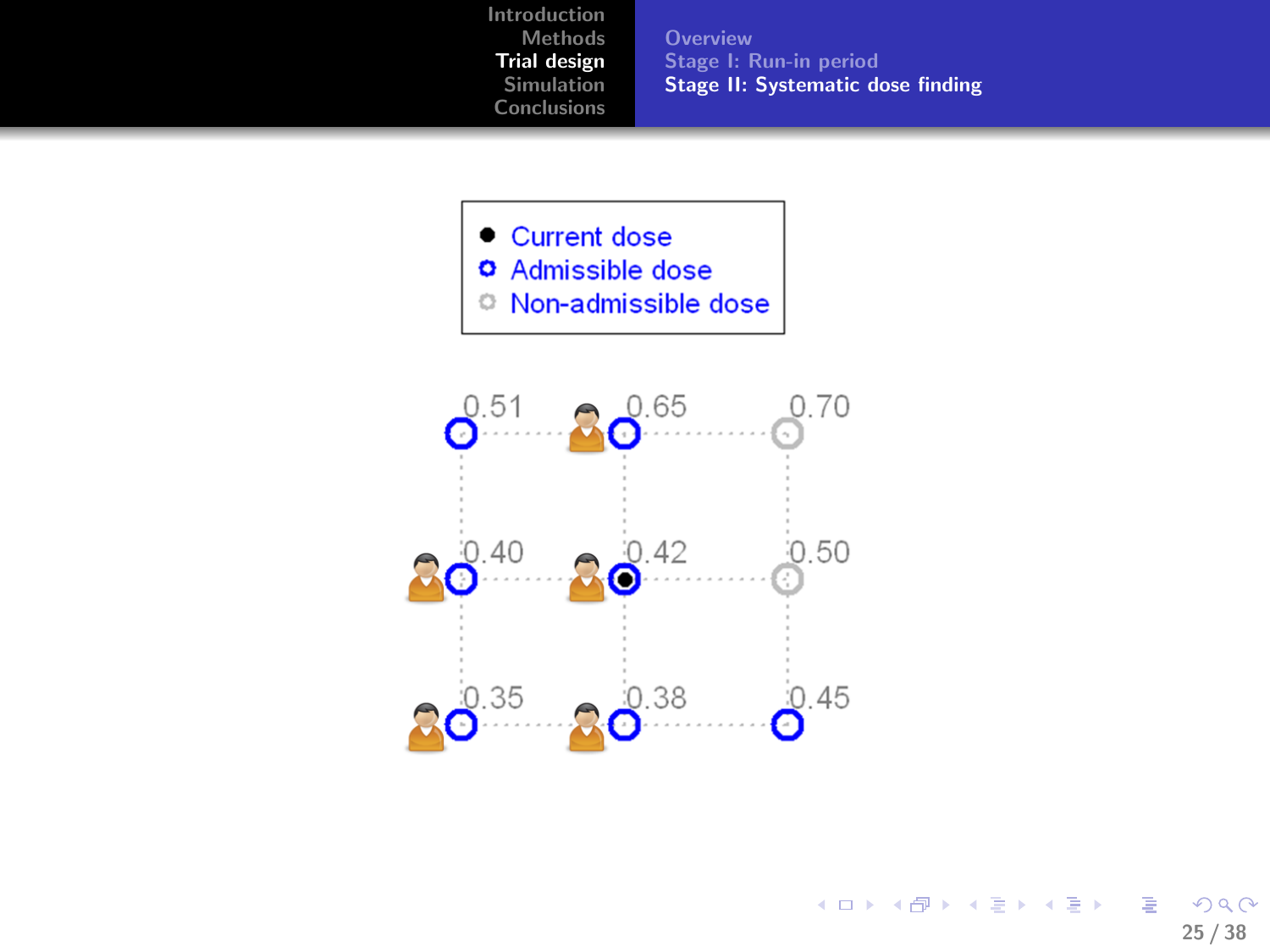**[Overview](#page-13-0)** [Stage I: Run-in period](#page-14-0) [Stage II: Systematic dose finding](#page-15-0)

• Current dose

- **O** Admissible dose
- <sup>©</sup> Non-admissible dose



K ロ ▶ K @ ▶ K 할 ▶ K 할 ▶ 이 할 → 9 Q Q → 26 / 38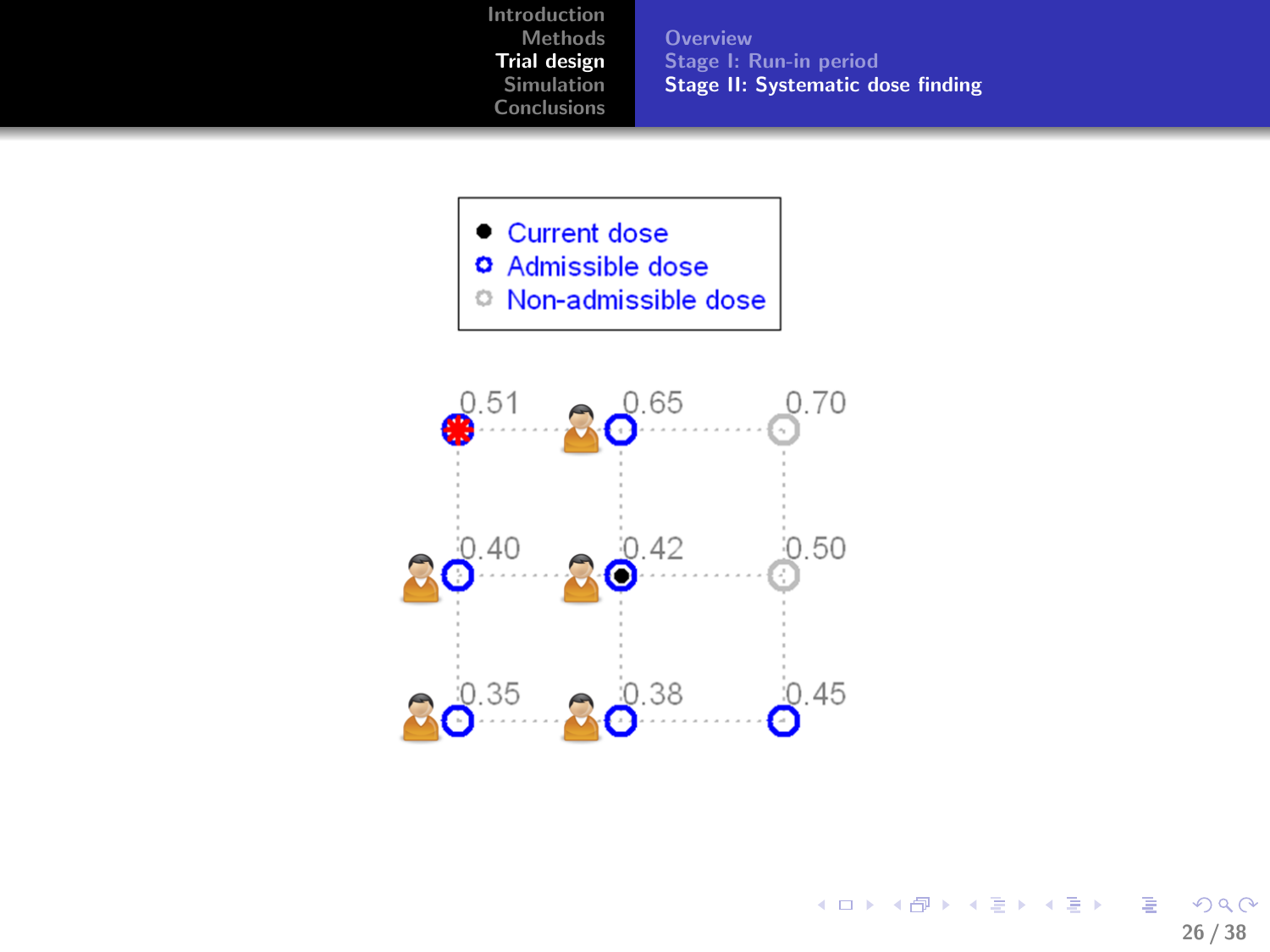[Overview](#page-13-0) [Stage I: Run-in period](#page-14-0) [Stage II: Systematic dose finding](#page-15-0)

### Stage II: Systematic dose finding

- II3 If  $n_{j^*k^*} = 0$  or  $n_{rs} \neq 0$  for all  $(a_r, b_s) \in \mathcal{A}_{g^*}$ , treat the next cohort at dose  $(a_{j^*}, b_{k^*}).$ 
	- **2** Otherwise.  $\sqrt{ }$  $\int$  $\overline{a}$ If  $\hat{q}_{j^*k^*} > \left(\frac{N-n}{N}\right)^\alpha$  treat the next cohort at  $(a_{j^*}, b_{k^*}),$ If  $\hat{q}_{j^*k^*} \leq \left(\frac{N-n}{N}\right)^\alpha$  remove dose  $(a_{j^*}, b_{k^*})$  from  $\mathcal{A}_{g^*}$ and go to step II2.
		- *N*: prespecified maximum sample size
		- $n=\sum_{j,k} n_{jk}$ : the total number of patients treated in the trial  $\bullet$   $\alpha$  is a known tuning parameter.
- II4 Repeat steps II2-4 until exhaustion of the sample size. Select as the BODC the dose combination with the highest  $\hat{q}_{ik}$ among all safe doses.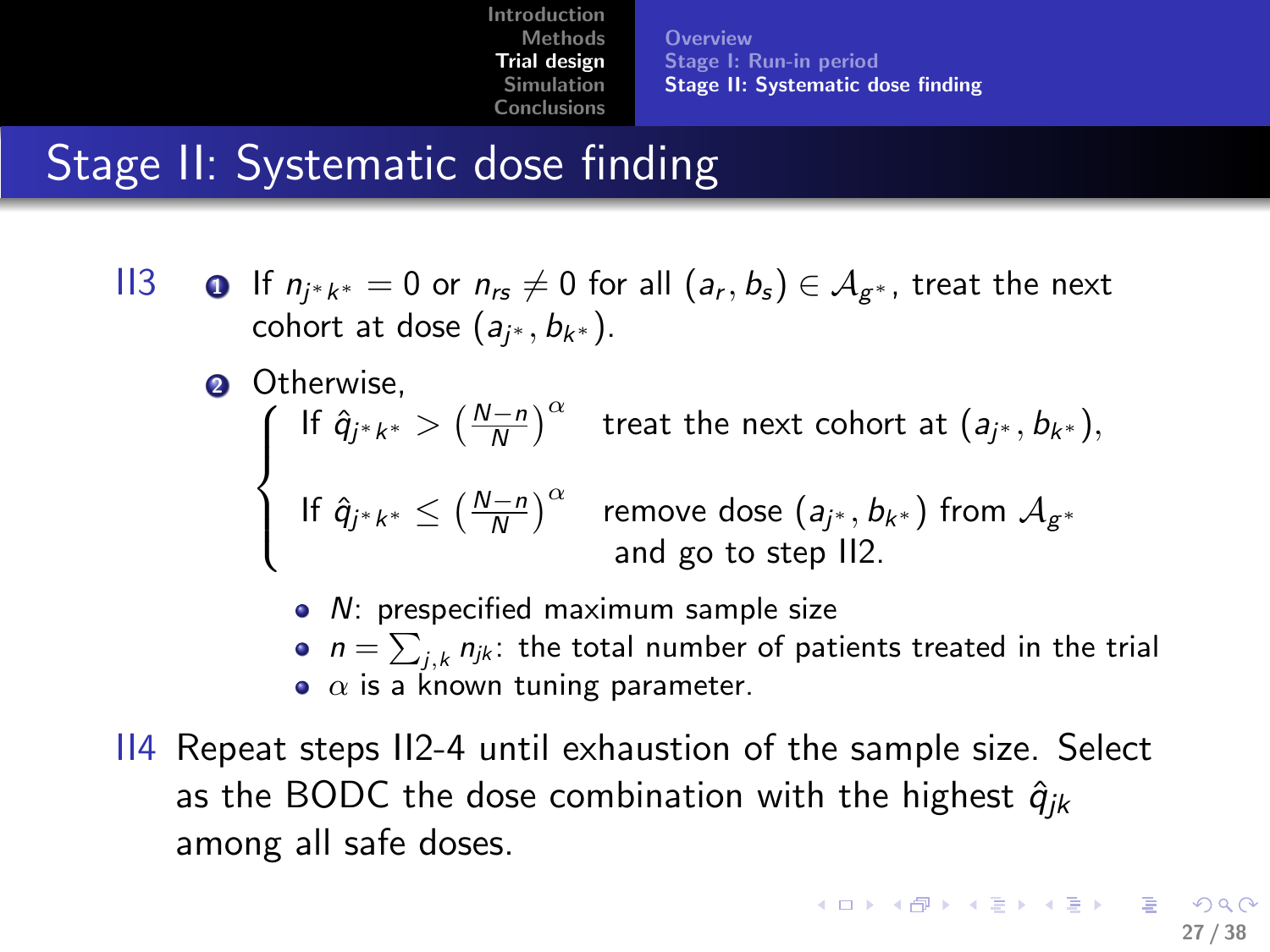[Setup](#page-27-0) [Results](#page-29-0)

#### Simulation setup

- Consider 4 dose levels for each agent:
	- Dose levels of A and B are (0.075, 0.15, 0.225, 0.3) and (0.08, 0.16, 0.24, 0.32), respectively.

<span id="page-27-0"></span>28 / 38

K ロ ▶ K 個 ▶ K 君 ▶ K 君 ▶ 「君」 約9.09

- The maximum sample size was 15 cohorts of size 3.
- Set the target toxicity upper limit  $\phi = 0.3$  and the safety cutoff  $\delta = 0.4$ .
- Set the tuning parameter  $\alpha = 2$ .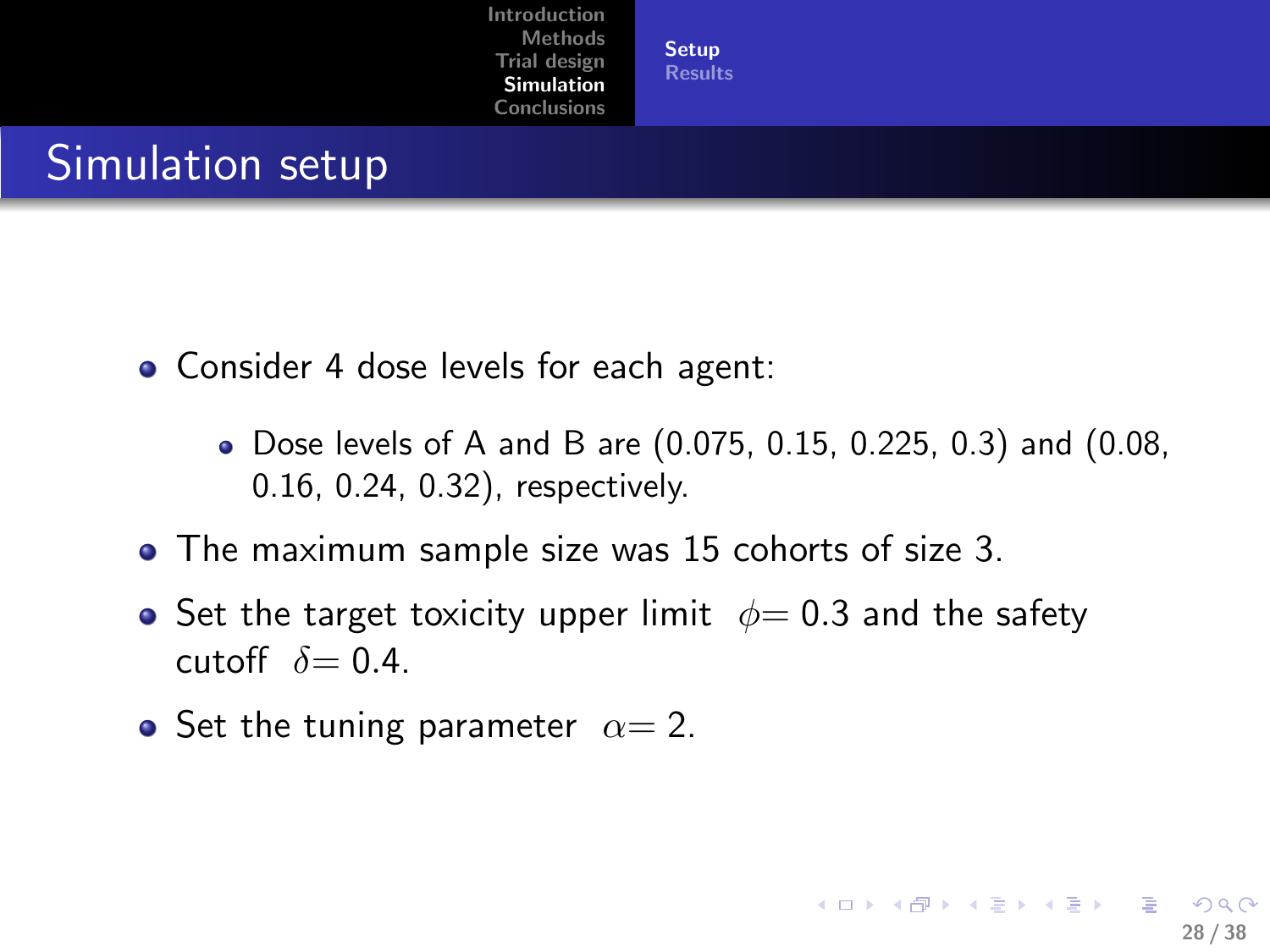[Setup](#page-27-0) [Results](#page-29-0)

#### Simulation setup

- We compared the proposed design with a greedy design that is otherwise identical except that it uses the greedy dose-assignment rule (i.e., always assign the next cohort to the dose with the highest estimate of efficacy).
- 2000 simulated trials under each scenario.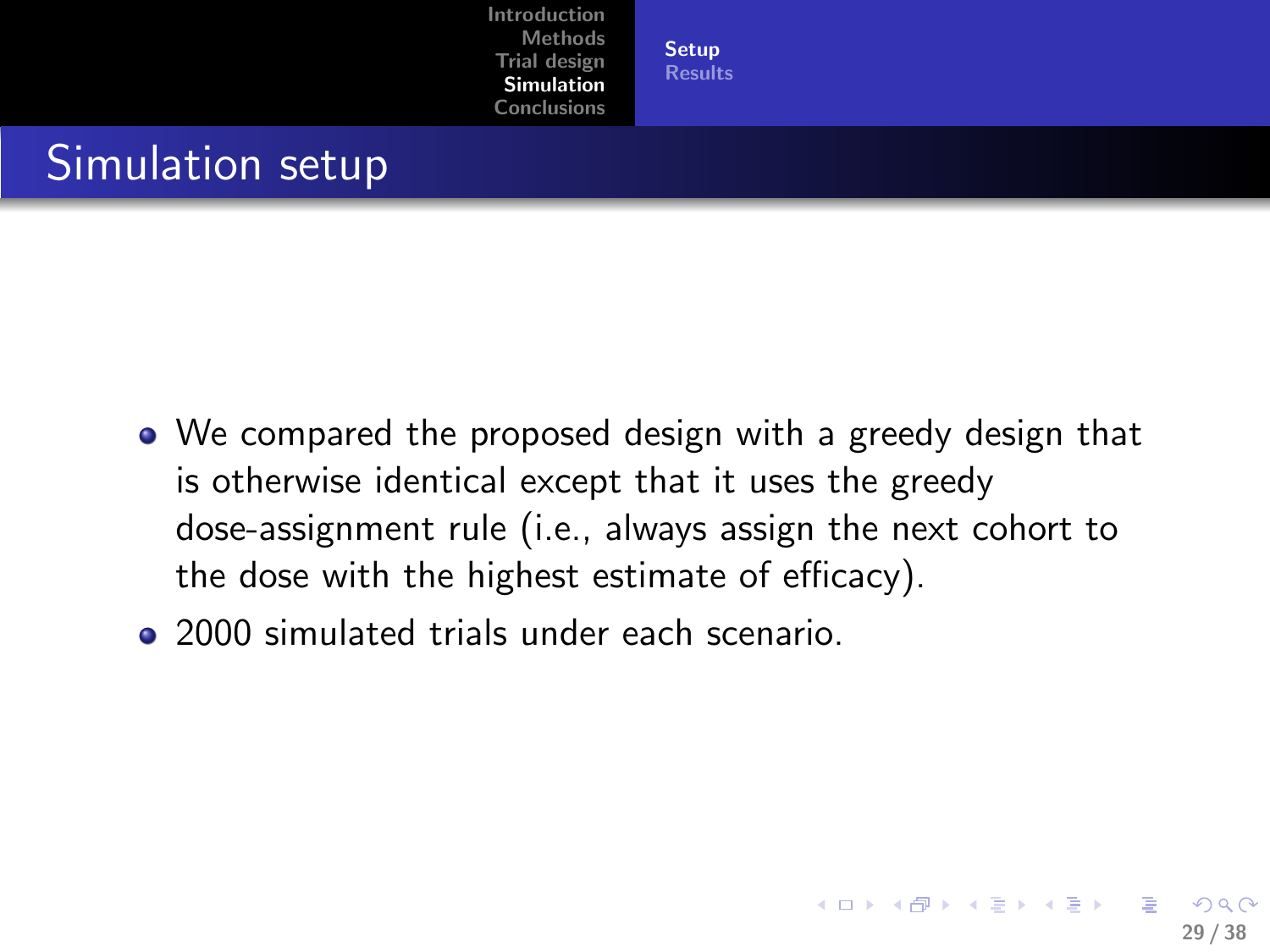**[Setup](#page-27-0)** [Results](#page-29-0)

#### Simulation results

#### <span id="page-29-0"></span>Table : Scenario 1

|               |     | Agent A              |        |     |  |                      |     |       |     |  |  |  |
|---------------|-----|----------------------|--------|-----|--|----------------------|-----|-------|-----|--|--|--|
| Agent         |     | Toxicity probability |        |     |  | Efficacy probability |     |       |     |  |  |  |
| R             |     |                      |        |     |  |                      |     |       |     |  |  |  |
| 4             | -25 | $-25$                | $-.25$ | -25 |  | 42                   | .60 | .38   | .32 |  |  |  |
| 3             | .15 | .25                  | .25    | .25 |  | .19                  | -44 | .20   | .18 |  |  |  |
| $\mathcal{P}$ | .10 | $-25$                | .25    | .25 |  | .12                  | .29 | .15   | .10 |  |  |  |
|               | .05 | .10                  | -15    | -25 |  | .05                  | 22  | . 1 N | 08  |  |  |  |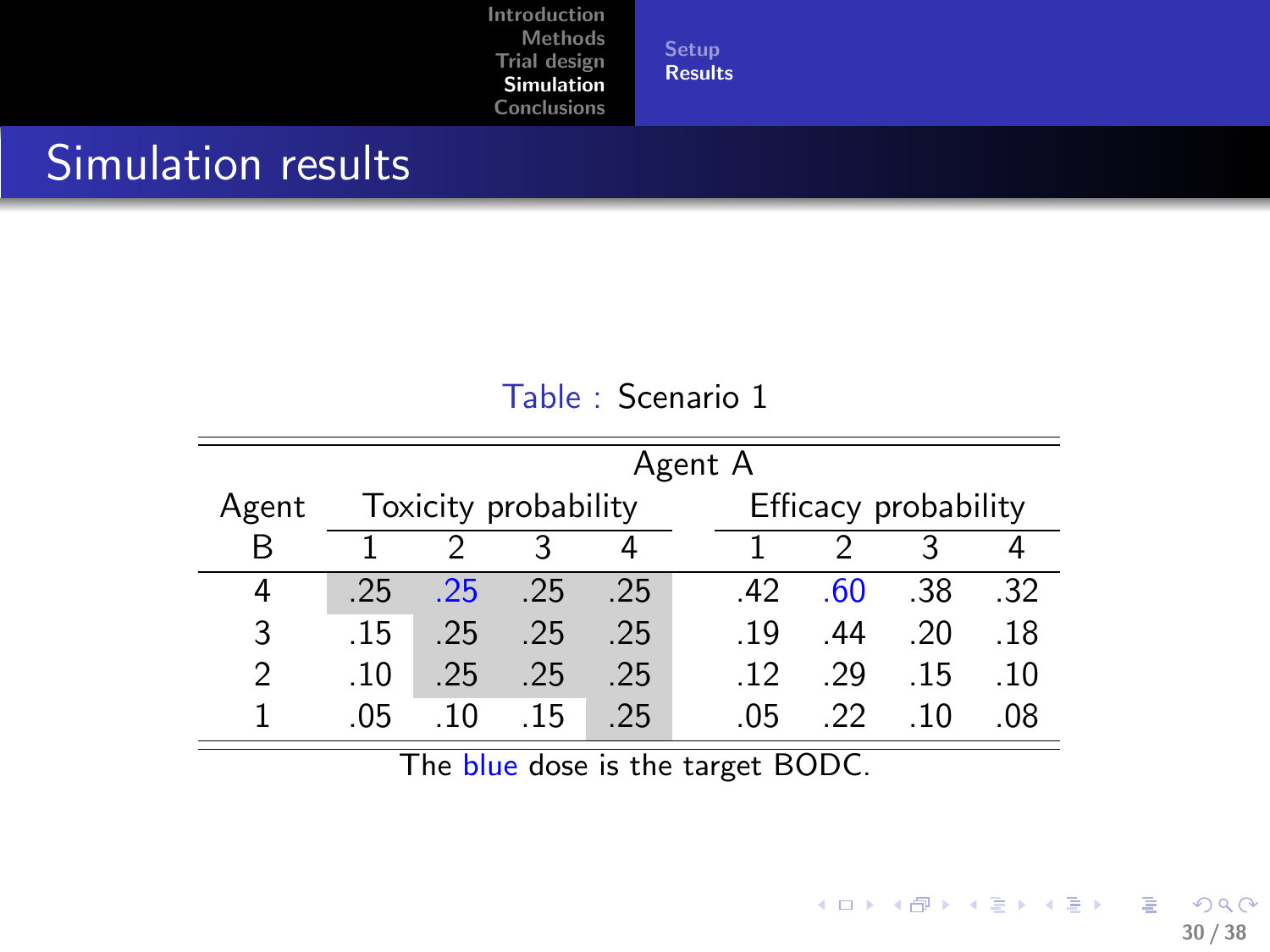**[Setup](#page-27-0)** [Results](#page-29-0)

#### Simulation results

Table : The selection percentage and the percentage of patients treated at each dose combination (shown as the subscripts) for scenario 1.

|   | Agent A             |               |             |        |  |             |                   |                    |                        |  |  |  |
|---|---------------------|---------------|-------------|--------|--|-------------|-------------------|--------------------|------------------------|--|--|--|
|   | Proposed design     |               |             |        |  |             | Greedy design     |                    |                        |  |  |  |
| B |                     |               | ੨           | Δ      |  |             |                   |                    | 4                      |  |  |  |
| 4 | $23.8_{141}$        | $31.0_{15.9}$ | 10.894      | 8.985  |  | 18.29.5     | $21.5_{10.0}$     | 7.8 <sub>5 3</sub> | $21.8$ <sub>26.5</sub> |  |  |  |
|   | 3.539               | 5.56.0        | 1.26.9      | 1.14.6 |  | $4.5_{3.0}$ | $4.3_{3.0}$       | 1.19.5             | $2.2_{3.2}$            |  |  |  |
|   | 0.9 <sub>2.3</sub>  | $2.7_{8.1}$   | $0.8_{3.7}$ | 0.523  |  | $1.2_{1.6}$ | $4.2_{11.4}$      | 0.916              | 0.619                  |  |  |  |
|   | $0.7$ <sub>76</sub> | $2.1_{2.8}$   | $1.0_{2,1}$ | 0.918  |  | $0.5_{8.4}$ | 2.2 <sub>19</sub> | $1.4_{21}$         | $2.1_{12}$             |  |  |  |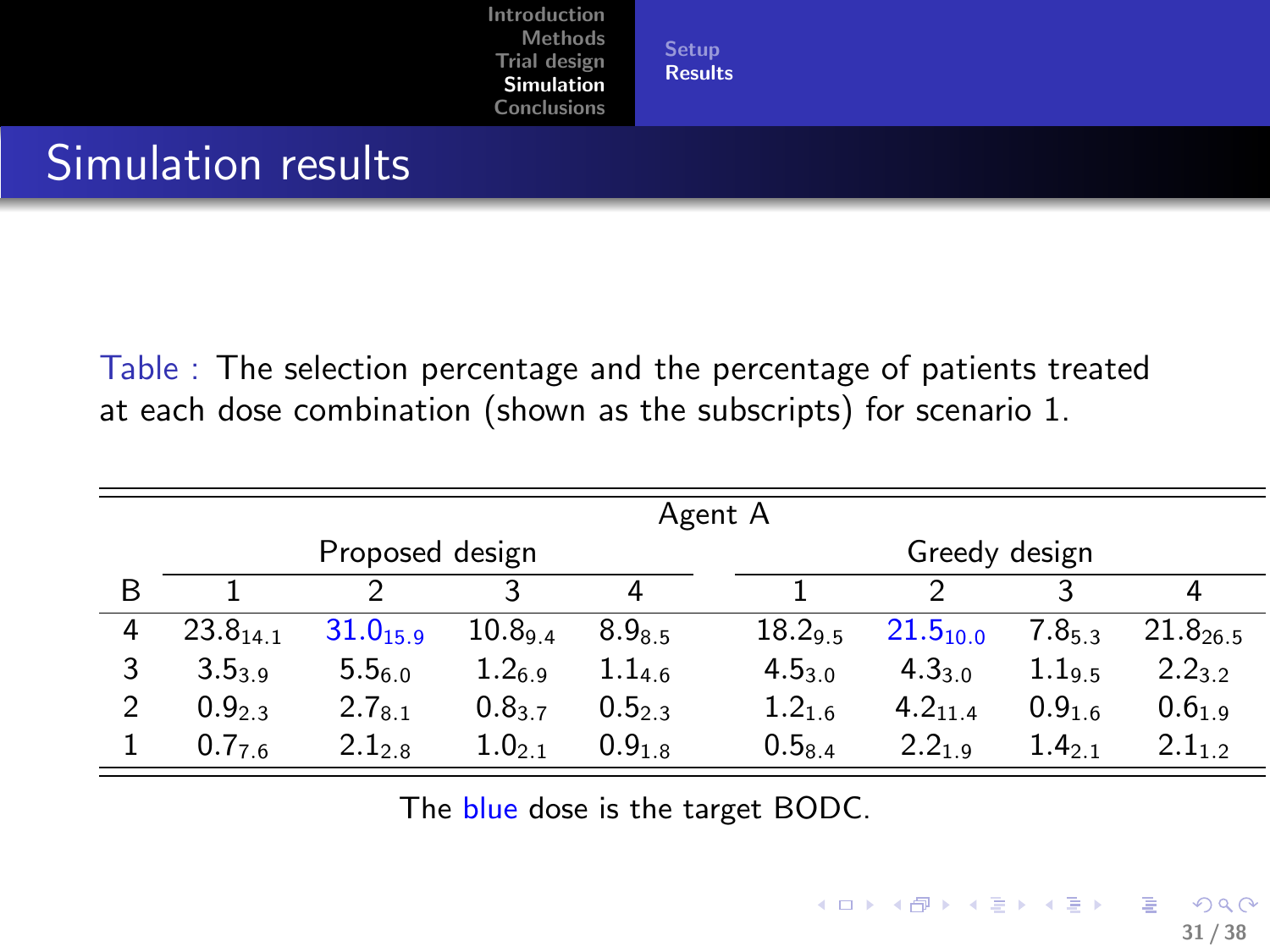**[Setup](#page-27-0)** [Results](#page-29-0)

#### Simulation results

#### Table : Scenario 2

|               |     | Agent A              |     |       |                      |                 |     |     |     |  |  |  |
|---------------|-----|----------------------|-----|-------|----------------------|-----------------|-----|-----|-----|--|--|--|
| Agent         |     | Toxicity probability |     |       | Efficacy probability |                 |     |     |     |  |  |  |
| R             |     |                      |     |       |                      |                 |     |     |     |  |  |  |
| 4             | -25 | $.25 \quad .25$      |     | -25   |                      | .10             | .29 | -29 | 42  |  |  |  |
| 3             | .15 | .25                  | .25 | $-25$ |                      | -25.            | -35 | -43 | .60 |  |  |  |
| $\mathcal{P}$ | .10 | .25                  | .25 | -25   |                      | $\overline{12}$ | -24 | -32 | .39 |  |  |  |
|               | .05 | 10                   | -15 | -25   |                      | .05             | -14 | -28 | -32 |  |  |  |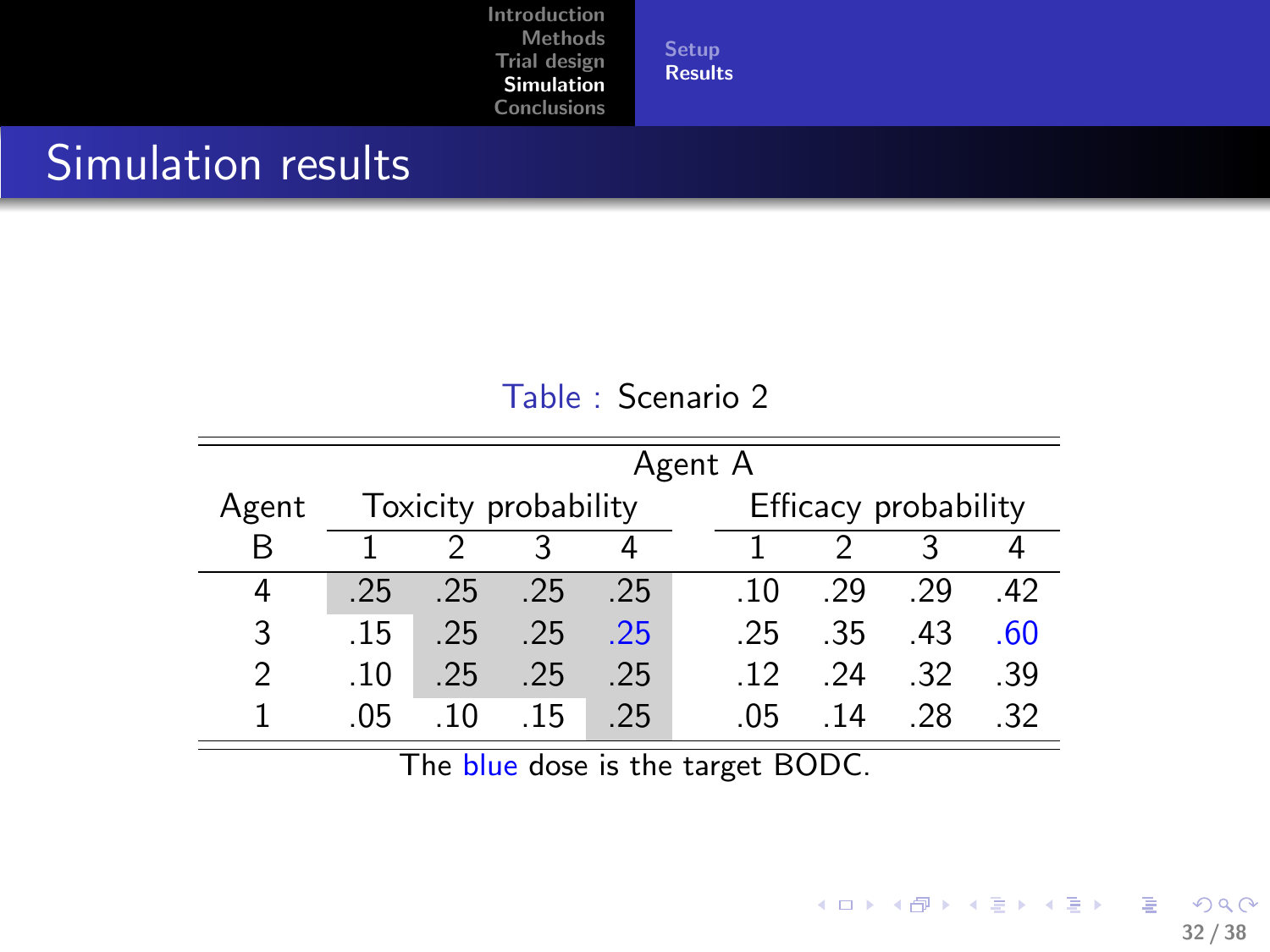**[Setup](#page-27-0)** [Results](#page-29-0)

#### Simulation results

Table : The selection percentage and the percentage of patients treated at each dose combination (shown as the subscripts) for scenario 2.

|       | Agent A            |                    |                   |                        |  |                    |                    |                    |                    |  |  |
|-------|--------------------|--------------------|-------------------|------------------------|--|--------------------|--------------------|--------------------|--------------------|--|--|
| Agent |                    |                    | Proposed design   |                        |  | Greedy design      |                    |                    |                    |  |  |
| B     |                    | 2                  | 3                 |                        |  |                    | っ                  | ર                  |                    |  |  |
| 4     | 1.6 <sub>2.1</sub> | 3.2 <sub>3.2</sub> | 4.1 <sub>64</sub> | $17.0$ <sub>13.7</sub> |  | 2.516              | 3.1 <sub>2.3</sub> | 3.9 <sub>3.7</sub> | $30.1_{32.0}$      |  |  |
| 3     | 2.5 <sub>21</sub>  | 2.84.3             | 7.192             | $33.1_{18.5}$          |  | 2.423              | 3.123              | 9.0139             | 17.99 <sub>3</sub> |  |  |
| 2     | 0.716              | 1.578              | 3.453             | $9.6_{8.5}$            |  | 0.8 <sub>0.9</sub> | $1.1$ 90           | 3.0 <sub>2.6</sub> | $8.2_{5.1}$        |  |  |
|       | 0.373              | 0.816              | 2.5 <sub>2</sub>  | 6.057                  |  | 0.177              | 0.6 <sub>0.9</sub> | 2.2 <sub>2.3</sub> | 7.139              |  |  |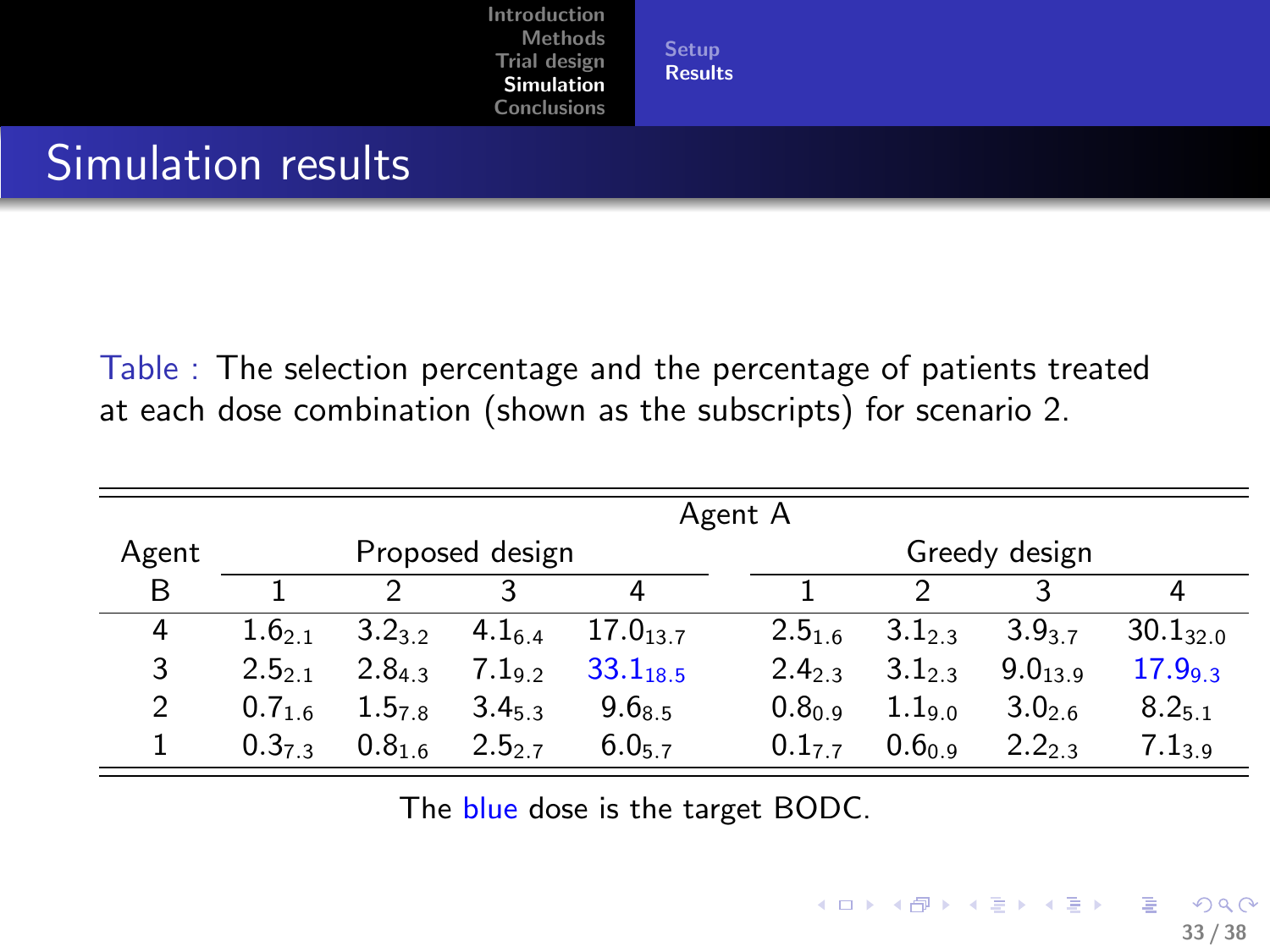[Setup](#page-27-0) [Results](#page-29-0)

#### Simulation results

|               |                 | Agent A              |                 |     |  |              |                      |             |     |  |  |  |
|---------------|-----------------|----------------------|-----------------|-----|--|--------------|----------------------|-------------|-----|--|--|--|
| Agent         |                 | Toxicity probability |                 |     |  |              | Efficacy probability |             |     |  |  |  |
| R             |                 |                      |                 |     |  |              |                      |             |     |  |  |  |
| 4             | -17             | 25 45 55             |                 |     |  | -60          |                      | $.35$ $.32$ | .28 |  |  |  |
| 3             | $\overline{12}$ | .16                  | .25             | -43 |  | $42^{\circ}$ | .30                  | -28         | .25 |  |  |  |
| $\mathcal{P}$ | .08             | .10                  | 19              | -22 |  | .35          | -28                  | -22         | -20 |  |  |  |
|               | -05             | .08                  | $\overline{12}$ | -18 |  | -25          | -23                  | 19          | .16 |  |  |  |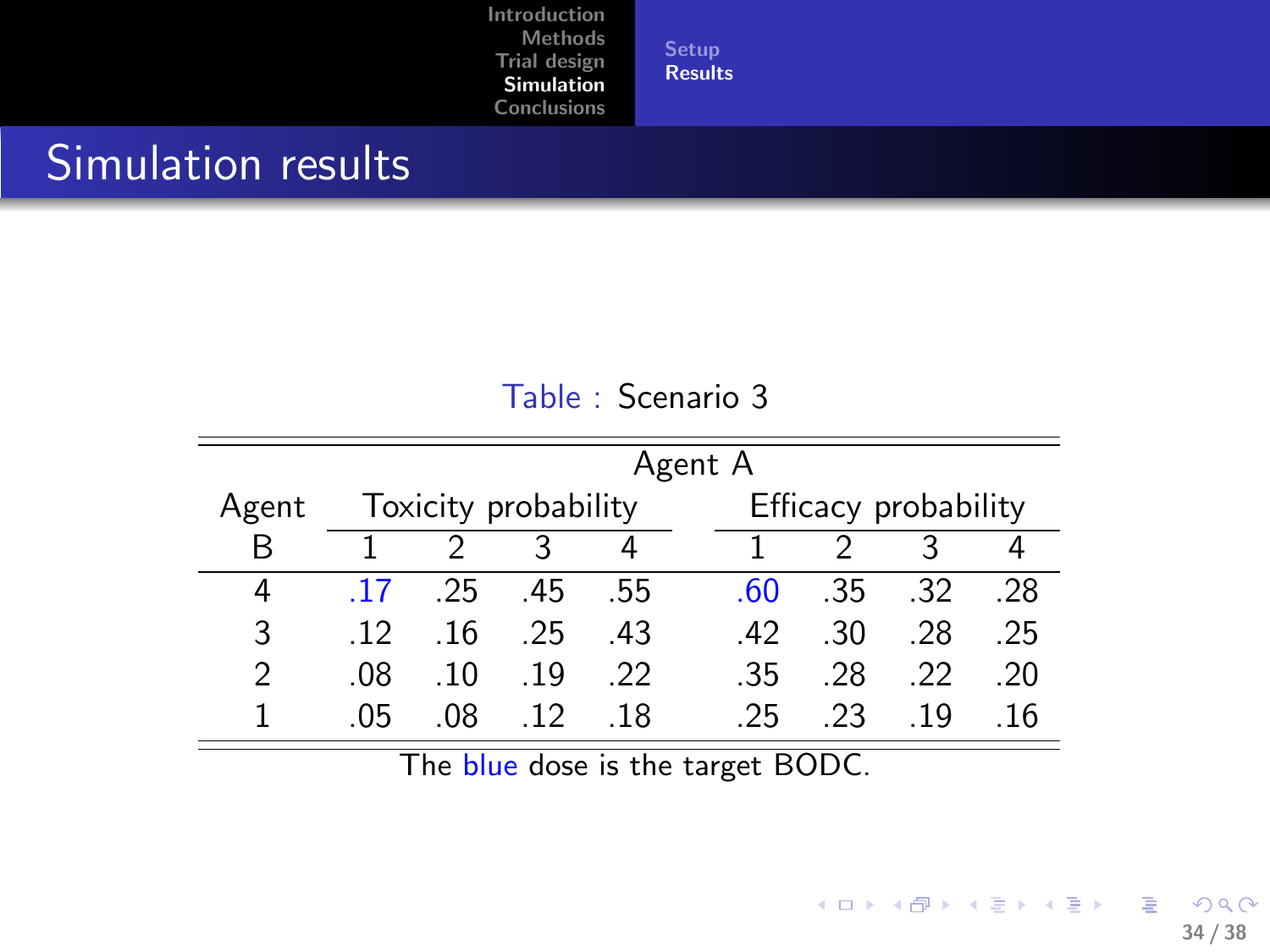**[Setup](#page-27-0)** [Results](#page-29-0)

#### Simulation results

Table : The selection percentage and the percentage of patients treated at each dose combination (shown as the subscripts) for scenario 3.

|   | Agent A       |                 |        |                    |               |                    |                    |                  |  |  |
|---|---------------|-----------------|--------|--------------------|---------------|--------------------|--------------------|------------------|--|--|
|   |               | Proposed design |        |                    | Greedy design |                    |                    |                  |  |  |
| B |               |                 | ર      |                    |               |                    | ς                  |                  |  |  |
| 4 | $46.3_{18.9}$ | 6.855           | 3.452  | 1.361              | $39.1_{13.8}$ | 7.152              | $3.3_{3.6}$        | 0.998            |  |  |
| 3 | 7.855         | $2.7_{5.0}$     | 3.18.6 | 2.245              | 7.33.9        | 2.62.9             | $3.5_{13.2}$       | 2.939            |  |  |
| 2 | 5.350         | $1.9_{8.2}$     | 1.545  | 3.134              | $3.9_{2.7}$   | $3.0_{12.0}$       | 1.8 <sub>2.5</sub> | 3.936            |  |  |
|   | $5.5_{10.2}$  | 2.336           | 1.727  | 2.9 <sub>3.0</sub> | $8.6_{16.1}$  | 2.5 <sub>2.0</sub> | 2.518              | 4.9 <sub>2</sub> |  |  |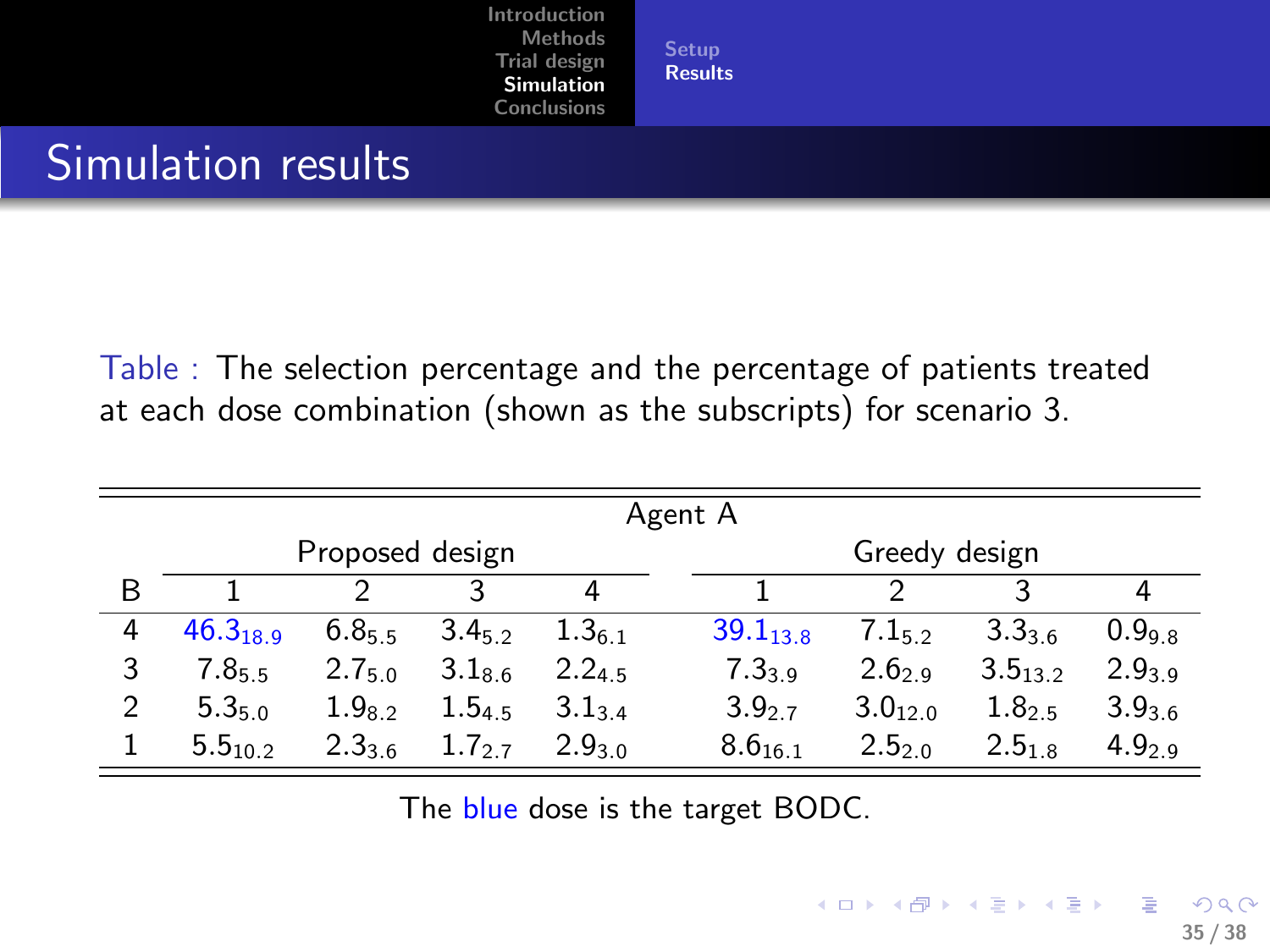### **Conclusions**

- Our proposed design explicitly accounts for the unique features of the biological agents, i.e., dose-efficacy and -toxicity relationships may take non-monotonic patterns.
- The proposed design adaptively encourages dose exploration in the two-dimensional dose space.
- Our design identifies the BODC with substantially higher selection percentage and allocates more patients to the target dose combination than the greedy design.
- <span id="page-35-0"></span>• In the case that efficacy plateaus, a similar change-line model can be used.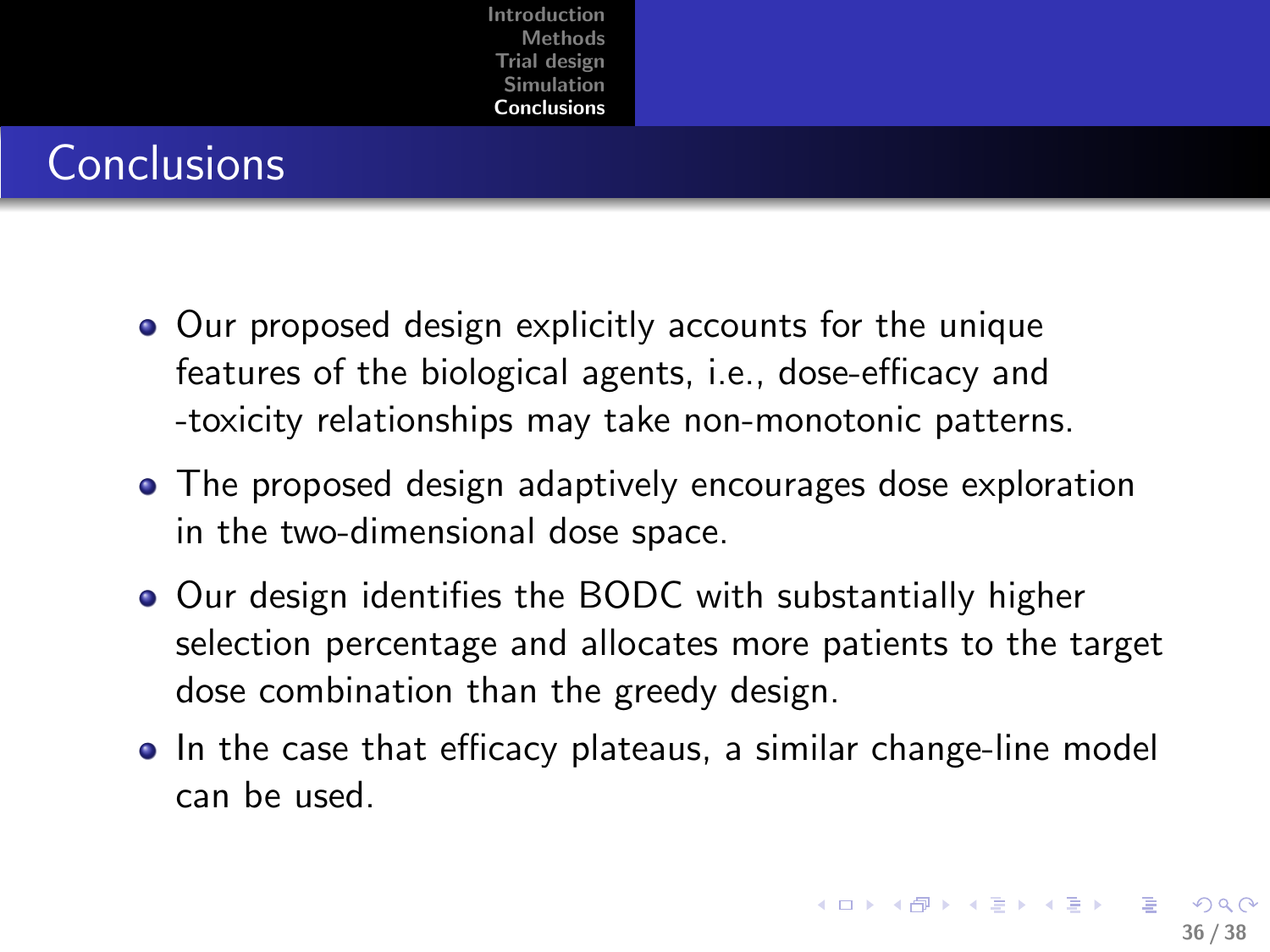

Cai, C., Yuan, Y. and Ji, Y. (2014) A Bayesian Phase I/II Design for Oncology Clinical Trials of Combining Biological Agents. Journal of the Royal Statistical Society: Series C, 63, 159-173.